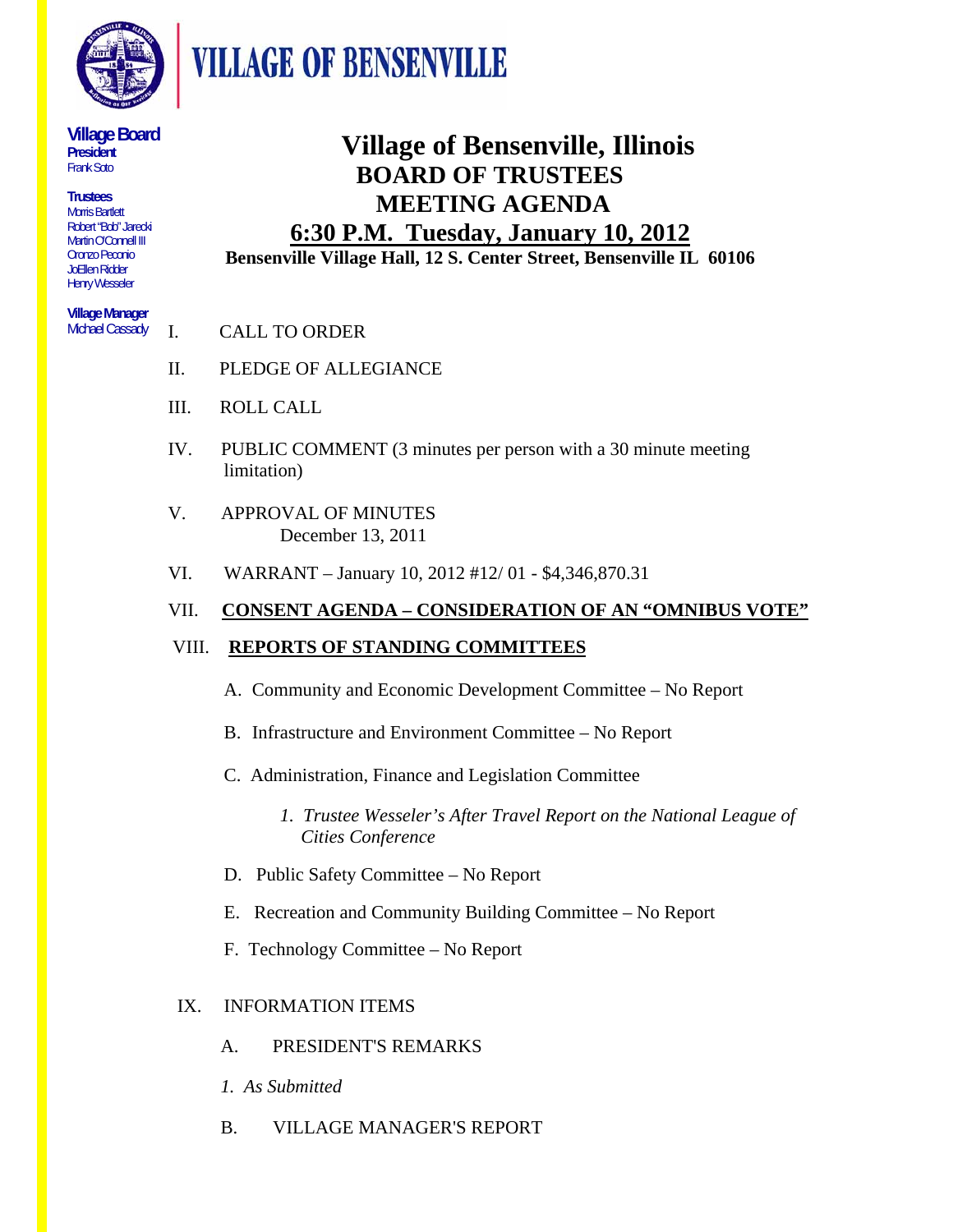- *2. As Submitted*
- C. VILLAGE ATTORNEY'S REPORT
- X. UNFINISHED BUSINESS
- XI. NEW BUSINESS

### XII. EXECUTIVE SESSION

- A. Review of Executive Session Minutes [5 ILCS 120/2 (C)(21)]
- B. Personnel [5 ILCS 120/2(C)(1)]
- C. Collective Bargaining [5 ILCS 120/2 (C)(2)]
- D. Property Acquisition [5 ILCS 120/2(C)(5)]
- E. Litigation [5 ILCS 120/2(C)(11)]

#### XIII. MATTERS REFERRED FROM EXECUTIVE SESSION

XIV. ADJOURNMENT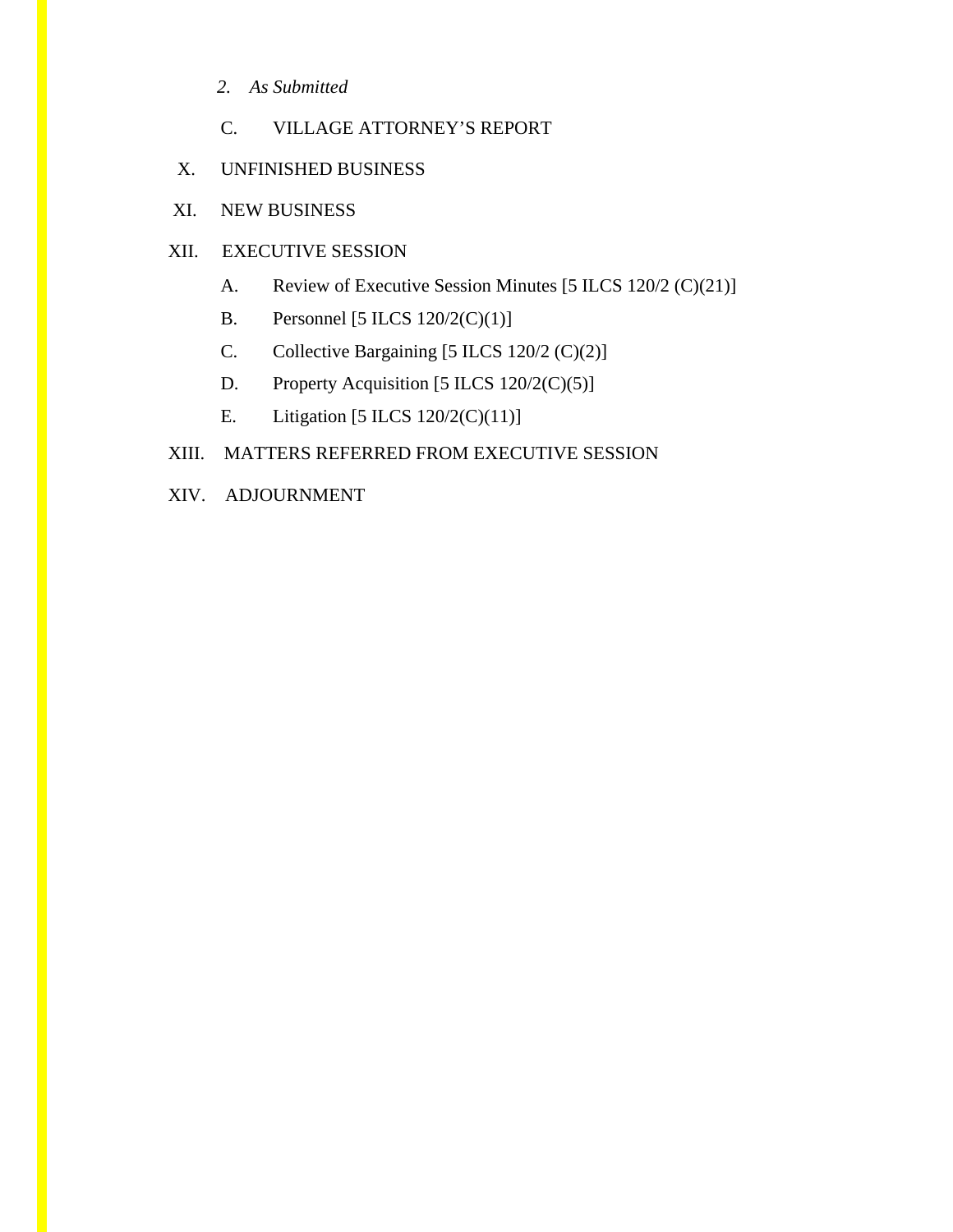### **Village of Bensenville Board Room 12 South Center Street Bensenville, Illinois 60106 Counties of DuPage and Cook**

## **MINUTES OF THE VILLAGE BOARD OF TRUSTEES MEETING December 13, 2011**

- **CALL TO ORDER:** 1. President Soto called the meeting to order at 6:30 p.m.
- **ROLL CALL:** 2. Upon roll call by Acting Village Clerk, Corey Williamsen, the following Board Members were present:

Bartlett, Jarecki, O'Connell, Peconio, Ridder, Wesseler

Absent: None

A quorum was present.

# **PUBLIC**

**HEARING:** 3. President Soto called the public hearing for the proposed annual budget for 2012 to order at 6:33 p.m.

> President Soto asked if there were any members of the audience that had any questions or comments. There were none.

Trustee Peconio made a motion to adjourn the public hearing. Trustee Bartlett seconded the motion.

**ROLL CALL:** AYES: Bartlett, Jarecki, O'Connell, Peconio, Ridder, Wesseler

NAYS: None

All were in favor. Motion carried.

President Soto adjourned the public hearing at 6:35 p.m.

*President Soto request to move the President's Report to the beginning of the agenda. There were no objections from the Village Board.*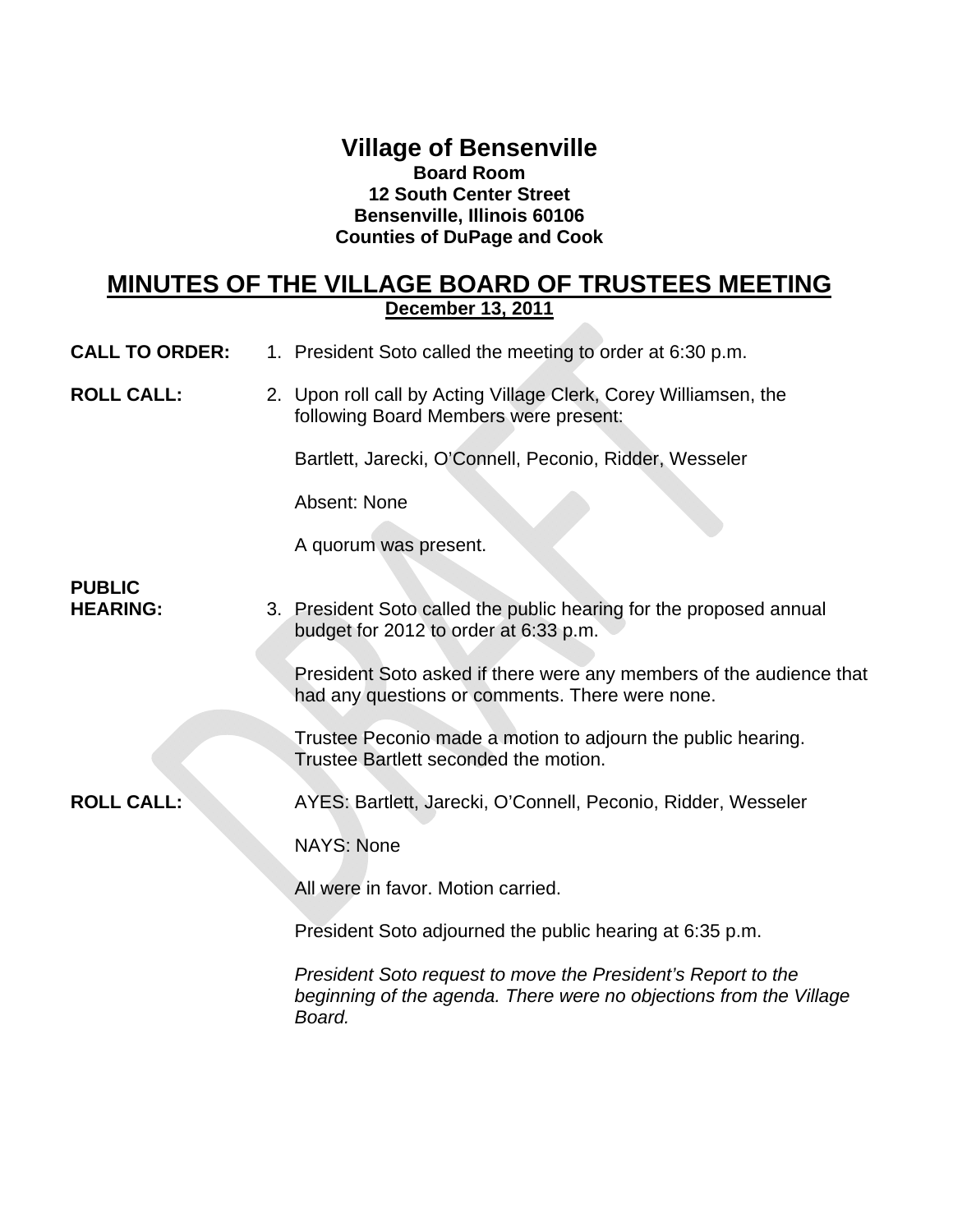| <b>PRESIDENT'S</b><br><b>REMARKS:</b>      |    | President Soto announced due to the Village's proximity to O'Hare<br>International Airport, their expansion, and the new roadways planned<br>for our region, the Village has received a grant from the FFA for a<br>comprehensive land use study that will help our Village take full<br>advantage of the unique economic development opportunities.<br>President Soto encourages Residents to attend an open house on<br>Wednesday, January 11, 2012 from 4:00pm to 7:00pm at Village Hall<br>to share their ideas with how they see Bensenville in the future.<br>President Soto read a proclamation into the record in regards to the<br>Bensenville/Wood Dale Pop Warner Football Team for winning the<br>Regional Championship. |
|--------------------------------------------|----|--------------------------------------------------------------------------------------------------------------------------------------------------------------------------------------------------------------------------------------------------------------------------------------------------------------------------------------------------------------------------------------------------------------------------------------------------------------------------------------------------------------------------------------------------------------------------------------------------------------------------------------------------------------------------------------------------------------------------------------|
| <b>PUBLIC COMMENT:</b>                     |    | There was no public comment.                                                                                                                                                                                                                                                                                                                                                                                                                                                                                                                                                                                                                                                                                                         |
| <b>APPROVAL OF</b><br><b>MINUTES:</b>      |    | 4. The October 25, 2011 Special Budget Workshop, November 15,<br>2011 Special Budget Workshop, November 22, 2011 Village Board<br>and November 22, Special Budget Workshop minutes were<br>presented.                                                                                                                                                                                                                                                                                                                                                                                                                                                                                                                                |
| Motion:                                    |    | Trustee Bartlett made a motion to approve the minutes as<br>presented. Trustee Ridder seconded the motion.                                                                                                                                                                                                                                                                                                                                                                                                                                                                                                                                                                                                                           |
|                                            |    | All were in favor. Motion carried.                                                                                                                                                                                                                                                                                                                                                                                                                                                                                                                                                                                                                                                                                                   |
|                                            |    | President Soto request to move the proposed resolution to this<br>portion of the meeting. There were no objections from the Village<br>Board.                                                                                                                                                                                                                                                                                                                                                                                                                                                                                                                                                                                        |
| <b>Resolution No</b><br><u>R-118-2011:</u> | 5. | President Soto gave the summarization of the action contemplated in<br>Resolution No. R-118-2011 entitled A Resolution in Partnership<br>with the City of Wood Dale, Illinois, Authorizing a Sister Cities<br>Partnership Agreement and the Formation of a Sister Cities<br><b>Committee with Cefalu, Sicily.</b>                                                                                                                                                                                                                                                                                                                                                                                                                    |
| Motion:                                    |    | Trustee Wesseler made a motion to approve the resolution as<br>presented. Trustee Peconio seconded the motion.                                                                                                                                                                                                                                                                                                                                                                                                                                                                                                                                                                                                                       |
| <b>ROLL CALL:</b>                          |    | AYES: Bartlett, Jarecki, O'Connell, Peconio, Ridder, Wesseler                                                                                                                                                                                                                                                                                                                                                                                                                                                                                                                                                                                                                                                                        |
|                                            |    | <b>NAYS: None</b>                                                                                                                                                                                                                                                                                                                                                                                                                                                                                                                                                                                                                                                                                                                    |
|                                            |    | All were in favor. Motion carried.                                                                                                                                                                                                                                                                                                                                                                                                                                                                                                                                                                                                                                                                                                   |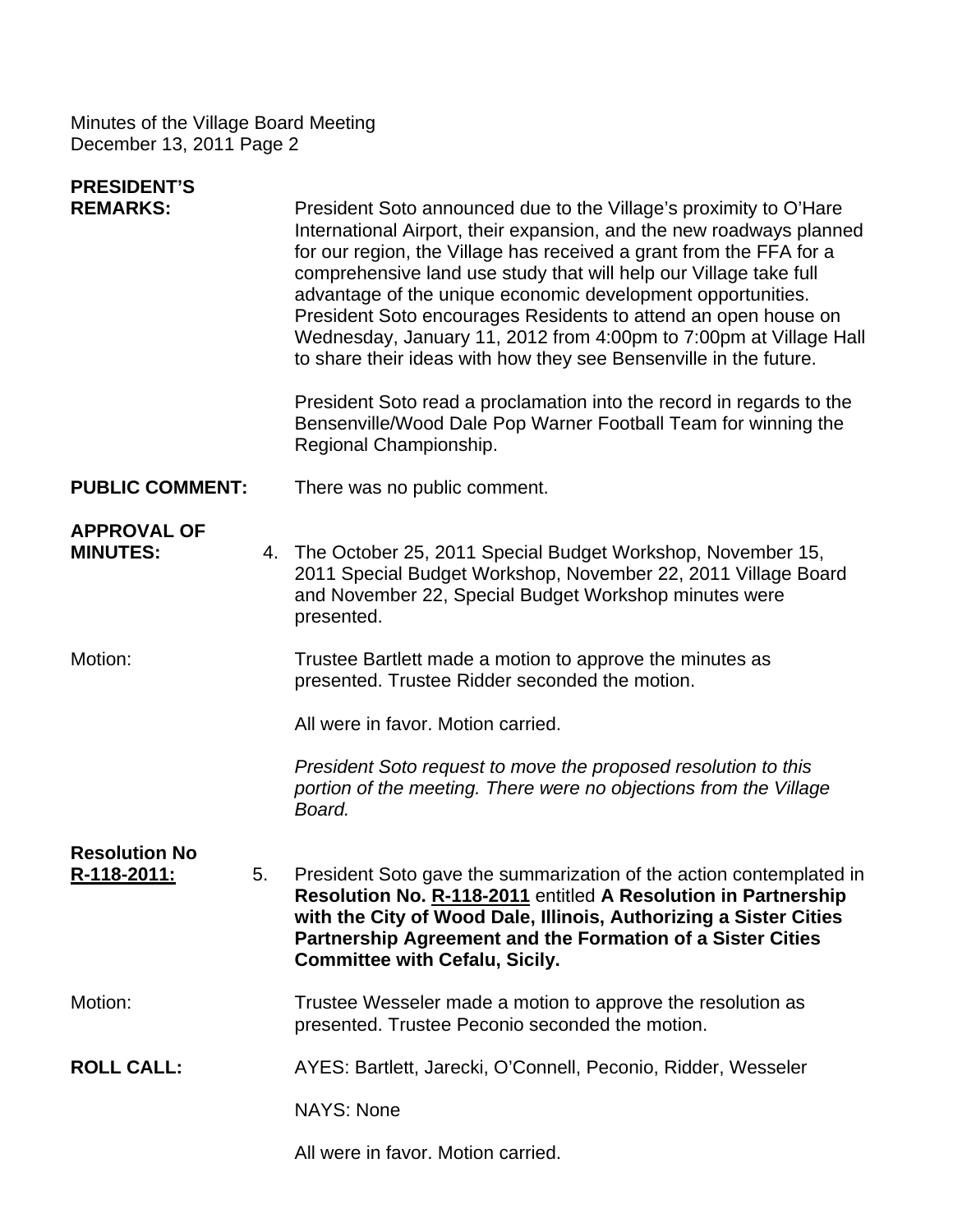| <b>WARRANT NO.</b><br>11/23:               | 6. President Soto presented Warrant No. 11/23 in the amount of<br>\$3,208,211.41.                                                                                                                                                              |
|--------------------------------------------|------------------------------------------------------------------------------------------------------------------------------------------------------------------------------------------------------------------------------------------------|
| Motion:                                    | Trustee Peconio made a motion to approve the warrant as<br>presented. Trustee O'Connell seconded the motion.                                                                                                                                   |
| <b>ROLL CALL:</b>                          | AYES: Bartlett, Jarecki, O'Connell, Peconio, Ridder, Wesseler                                                                                                                                                                                  |
|                                            | <b>NAYS: None</b>                                                                                                                                                                                                                              |
|                                            | All were in favor. Motion carried.                                                                                                                                                                                                             |
| Motion:                                    | 7. Trustee Ridder made a motion to set the Consent Agenda as<br>presented. Trustee O'Connell seconded the motion.                                                                                                                              |
|                                            | All were in favor. Motion carried.                                                                                                                                                                                                             |
| <b>Resolution No</b><br>R-119-2011:        | <b>Resolution Approving Amended Budget and Financial Policies</b><br>of the Village of Bensenville to Incorporate GASB Statement No.<br>54 and Update Language on the treatment of Federally Funded<br><b>Capital Assets. (Consent Agenda)</b> |
| <b>Resolution No</b><br><u>R-120-2011:</u> | <b>Resolution Approving the Execution of a Contract with Chad</b><br><b>Norris for Video Production Services. (Consent Agenda)</b>                                                                                                             |
| <b>Resolution No</b><br>R-121-2011:        | <b>Resolution Authorizing the 2012 Para-Transit Service Provider</b><br>Agreement with Pace Suburban Bus Division. (Consent Agenda)                                                                                                            |
| <b>Resolution No</b><br>R-122-2011:        | <b>Resolution Authorizing the Purchase of a Firing Range Retriever</b><br>System from Action Target, Inc. (Consent Agenda)                                                                                                                     |
| <b>Ordinance No</b><br>67-2011:            | <b>Ordinance Approving the Grant of a Conditional Use Permit to</b><br>Allow Motor Vehicle Repairs at 218 South Park Avenue,<br><b>Bensenville, Illinois. (Consent Agenda)</b>                                                                 |
| <b>Ordinance No</b><br><u>68-2011:</u>     | <b>Ordinance Approving the Grant of a Conditional Use Permit to</b><br>Allow a Gunsmith at 830 Maple Lane, Bensenville, Illinois.<br>(Consent Agenda)                                                                                          |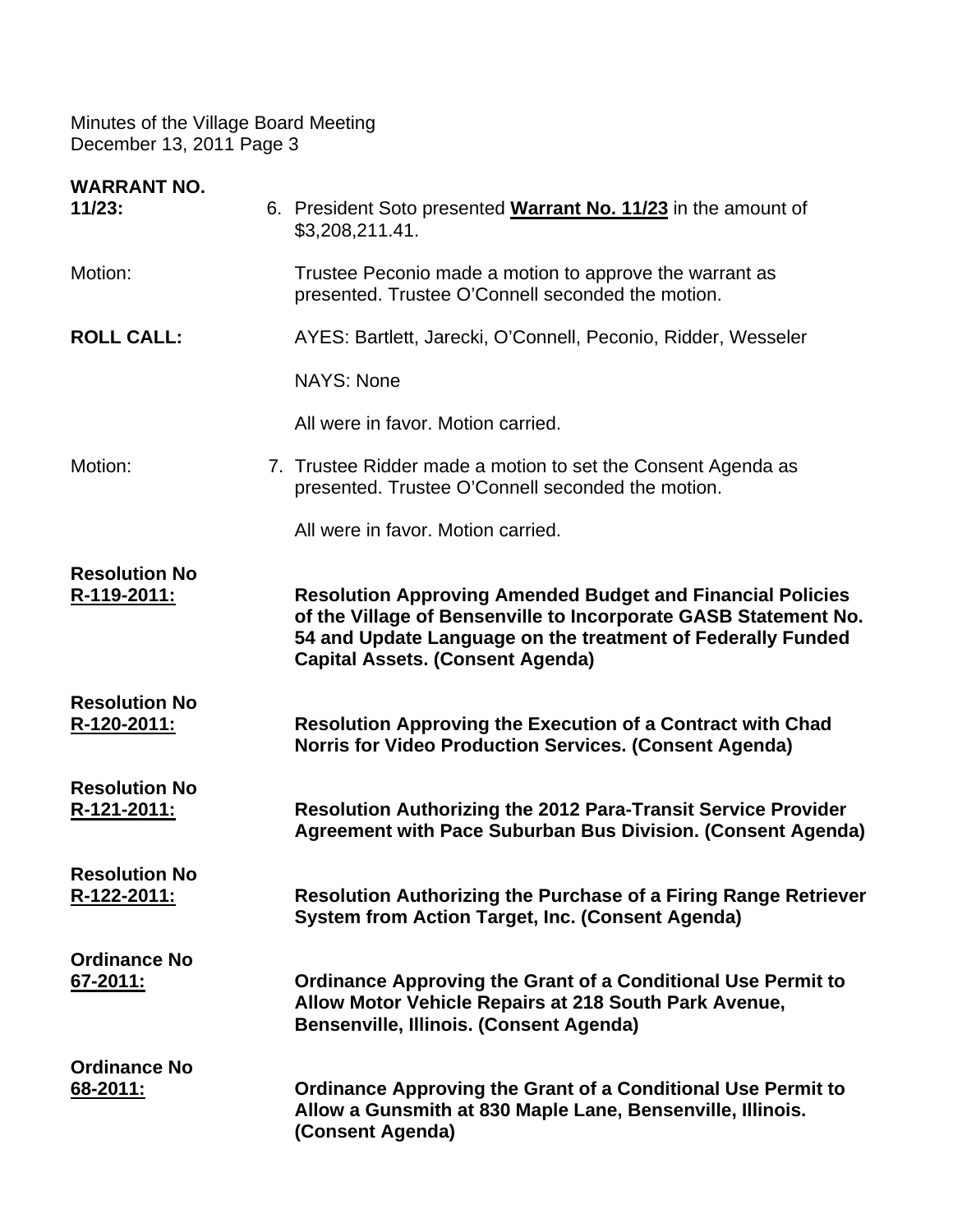| <b>Ordinance No</b><br><u>69-2011:</u> |    | <b>Ordinance Approving the Grant of a Conditional Use Permit to</b><br>Allow Currency Exchange at 229 West Grand Avenue, Unit D,<br>Bensenville, Illinois. (Consent Agenda)                                                                                     |
|----------------------------------------|----|-----------------------------------------------------------------------------------------------------------------------------------------------------------------------------------------------------------------------------------------------------------------|
| <b>Ordinance No</b><br>70-2011:        |    | <b>Ordinance Amending Village Code Title 5, Traffic and Motor</b><br>Vehicles, Chapter 7, Motor Vehicle Tows Section 5-7-10, Fees.<br>(Consent Agenda)                                                                                                          |
| <b>Resolution No</b><br>R-123-2011:    |    | <b>Resolution Authorizing the Execution of a Settlement</b><br>Agreement with Synagro Central, LLC. (Consent Agenda)                                                                                                                                            |
| <b>Motion:</b>                         |    | <b>Motion to Approve Fraud Risk Assessment Program Final</b><br><b>Findings. (Consent Agenda)</b>                                                                                                                                                               |
| Motion:                                |    | Trustee Ridder made a motion to approve the Consent Agenda as<br>presented. Trustee Peconio seconded the motion.                                                                                                                                                |
| <b>ROLL CALL:</b>                      |    | AYES: Bartlett, Jarecki, O'Connell, Peconio, Ridder, Wesseler                                                                                                                                                                                                   |
|                                        |    | <b>NAYS: None</b>                                                                                                                                                                                                                                               |
|                                        |    | All were in favor. Motion carried.                                                                                                                                                                                                                              |
| <b>Ordinance No</b><br><u>71-2011:</u> | 8. | President Soto gave the summarization of the action contemplated in<br>Ordinance No. 71-2011 entitled An Ordinance Adopting the<br>Annual Budget for the Village of Bensenville for the Fiscal Year<br>Commencing January 1, 2012 and Ending December 31, 2012. |
| Motion:                                |    | Trustee Peconio made a motion to adopt the ordinance as<br>presented. Trustee Bartlett seconded the motion.                                                                                                                                                     |
| <b>ROLL CALL:</b>                      |    | AYES: Bartlett, Jarecki, O'Connell, Peconio, Ridder, Wesseler                                                                                                                                                                                                   |
|                                        |    | <b>NAYS: None</b>                                                                                                                                                                                                                                               |
|                                        |    | All were in favor. Motion carried.                                                                                                                                                                                                                              |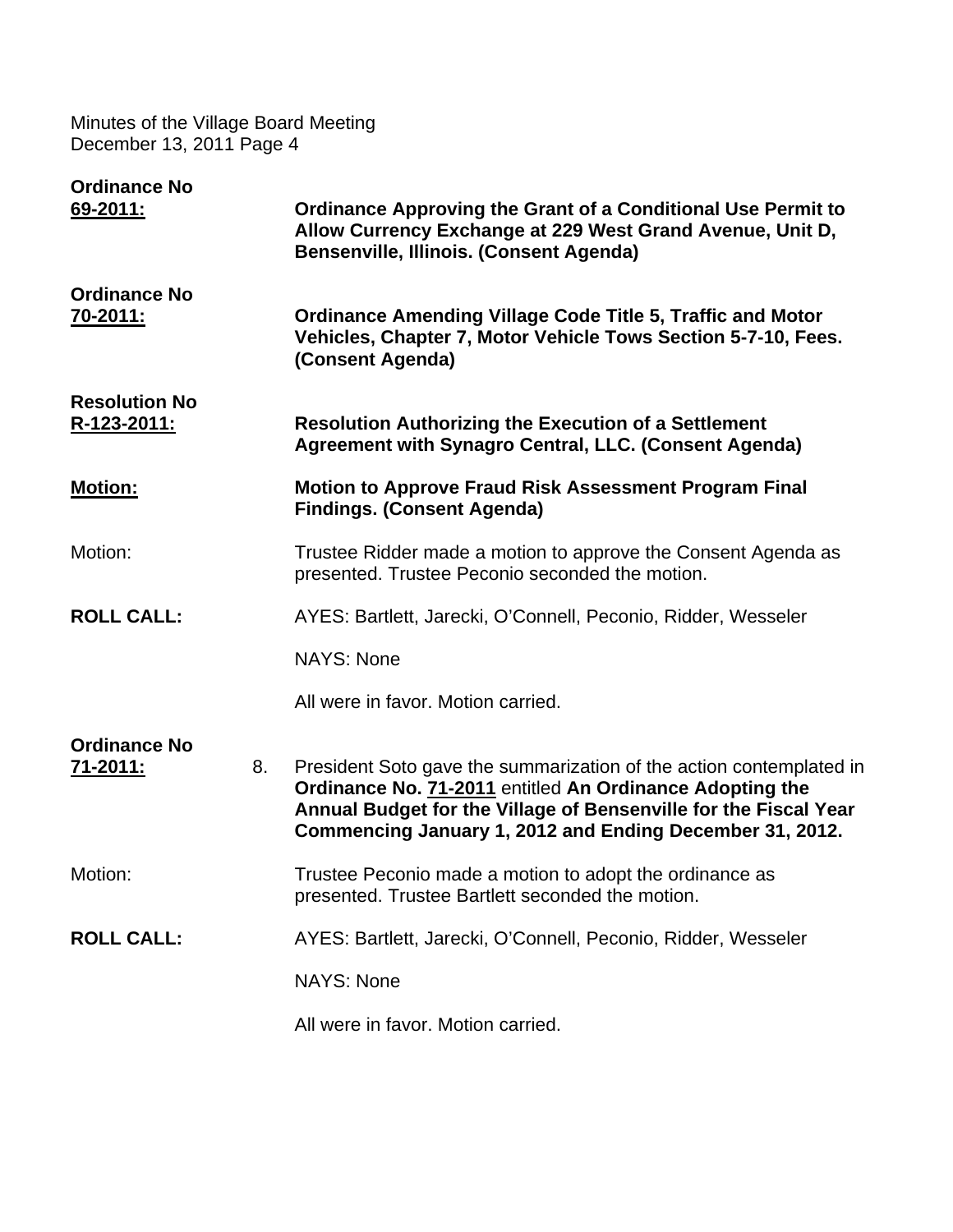| <b>Ordinance No</b><br><u>72-2011:</u> | 9. | President Soto gave the summarization of the action contemplated in<br>Ordinance No. 72-2011 entitled An Ordinance Adopting the 2011<br>Tax Levy for the Village of Bensenville, DuPage and Cook<br>Counties, for the Fiscal Year Beginning January 1, 2011 and<br>Ending December 31, 2011. |
|----------------------------------------|----|----------------------------------------------------------------------------------------------------------------------------------------------------------------------------------------------------------------------------------------------------------------------------------------------|
| Motion:                                |    | Trustee Bartlett made a motion to adopt the ordinance as presented.<br>Trustee Ridder seconded the motion.                                                                                                                                                                                   |
| <b>ROLL CALL:</b>                      |    | AYES: Bartlett, Jarecki, Peconio, Ridder                                                                                                                                                                                                                                                     |
|                                        |    | NAYS: O'Connell, Wesseler                                                                                                                                                                                                                                                                    |
|                                        |    | Motion carried.                                                                                                                                                                                                                                                                              |
|                                        |    | 10. President Soto asked if there were any objections to adopt the<br>following Abatement Ordinances by unanimous vote. There were no<br>objections from the Village Board. President Soto gave the<br>summarizations of the actions contemplated in the following<br>Ordinances:            |
| <b>Ordinance No</b><br><u>73-2011:</u> |    | An Ordinance Abating the Tax Heretofore Levied for the Year<br>2011 to Pay Debt Service on \$3,000,000 Series 1998 General<br><b>Obligation Bonds (Alternate Revenue Source) of the Village of</b><br>Bensenville, Counties of Cook and DuPage, Illinois.                                    |
| <b>Ordinance No</b><br>74-2011:        |    | An Ordinance Abating the Tax Heretofore Levied for the Year<br>2011 to Pay Debt Service on \$2,925,000 Series 1998A General<br><b>Obligation Bonds (Alternate Revenue Source) of the Village of</b><br>Bensenville, Counties of Cook and DuPage, Illinois.                                   |
| <b>Ordinance No</b><br>75-2011:        |    | An Ordinance Abating the Tax Heretofore Levied for the Year<br>2011 to Pay Debt Service on \$1,000,000 Series 2001A General<br>Obligation Bonds (Alternate Revenue Source) of the Village of<br>Bensenville, Counties of Cook and DuPage, Illinois.                                          |
| <b>Ordinance No</b><br><u>76-2011:</u> |    | An Ordinance Abating the Tax Heretofore Levied for the Year<br>2011 to Pay Debt Service on \$2,870,000 Series 2001C General<br><b>Obligation Bonds (Alternate Revenue Source) of the Village of</b><br>Bensenville, Counties of Cook and DuPage, Illinois.                                   |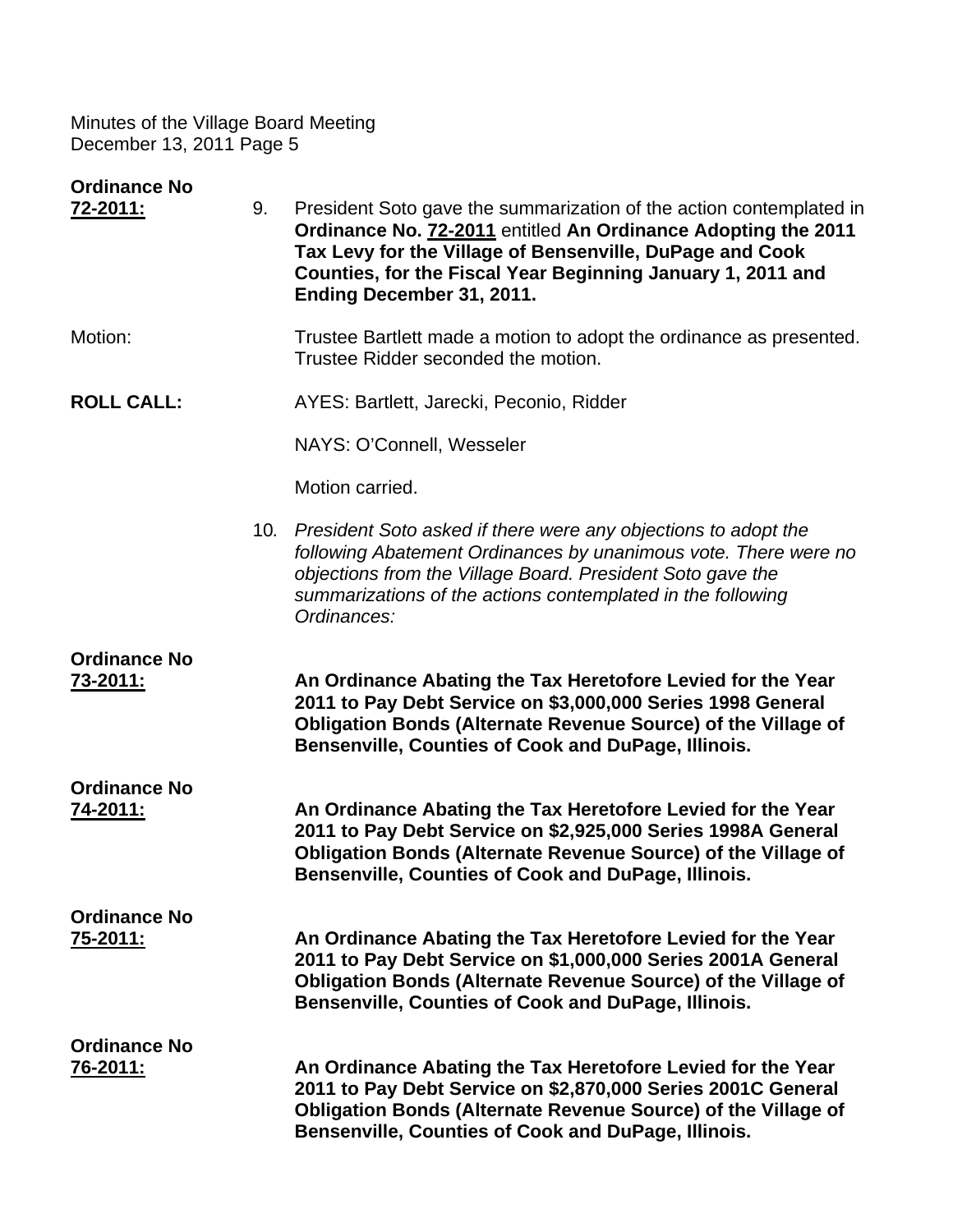| <b>Ordinance No</b> |                                                                                                                                                                                                                                                            |
|---------------------|------------------------------------------------------------------------------------------------------------------------------------------------------------------------------------------------------------------------------------------------------------|
| <u>77-2011:</u>     | An Ordinance Abating the Tax Heretofore Levied for the Year<br>2011 to Pay Debt Service on \$3,000,000 Series 2002A General<br>Obligation Bonds (Alternate Revenue Source) of the Village of<br>Bensenville, Counties of Cook and DuPage, Illinois.        |
| <b>Ordinance No</b> |                                                                                                                                                                                                                                                            |
| 78-2011:            | An Ordinance Abating the Tax Heretofore Levied for the Year<br>2011 to Pay Debt Service on \$1,365,000 Series 2002B General<br><b>Obligation Bonds (Alternate Revenue Source) of the Village of</b><br>Bensenville, Counties of Cook and DuPage, Illinois. |
| <b>Ordinance No</b> |                                                                                                                                                                                                                                                            |
| 79-2011:            | An Ordinance Abating the Tax Heretofore Levied for the Year<br>2011 to Pay Debt Service on \$1,122,070 Series 2003A General<br><b>Obligation Bonds (Alternate Revenue Source) of the Village of</b><br>Bensenville, Counties of Cook and DuPage, Illinois. |
| <b>Ordinance No</b> |                                                                                                                                                                                                                                                            |
| 80-2011:            | An Ordinance Abating the Tax Heretofore Levied for the Year<br>2011 to Pay Debt Service on \$2,200,000 Series 2003G General<br><b>Obligation Bonds (Alternate Revenue Source) of the Village of</b><br>Bensenville, Counties of Cook and DuPage, Illinois. |
| <b>Ordinance No</b> |                                                                                                                                                                                                                                                            |
| 81-2011:            | An Ordinance Abating the Tax Heretofore Levied for the Year<br>2011 to Pay Debt Service on \$4,000,000 Series 2004D General<br>Obligation Bonds (Alternate Revenue Source) of the Village of<br>Bensenville, Counties of Cook and DuPage, Illinois.        |
| <b>Ordinance No</b> |                                                                                                                                                                                                                                                            |
| 82-2011:            | An Ordinance Abating the Tax Heretofore Levied for the Year<br>2011 to Pay Debt Service on \$3,500,000 Series 2004E General<br><b>Obligation Bonds (Alternate Revenue Source) of the Village of</b><br>Bensenville, Counties of Cook and DuPage, Illinois. |
| <b>Ordinance No</b> |                                                                                                                                                                                                                                                            |
| 83-2011:            | An Ordinance Abating the Tax Heretofore Levied for the Year<br>2011 to Pay Debt Service on \$7,205,000 Series 2011B General<br><b>Obligation Bonds (Alternate Revenue Source) of the Village of</b><br>Bensenville, Counties of Cook and DuPage, Illinois. |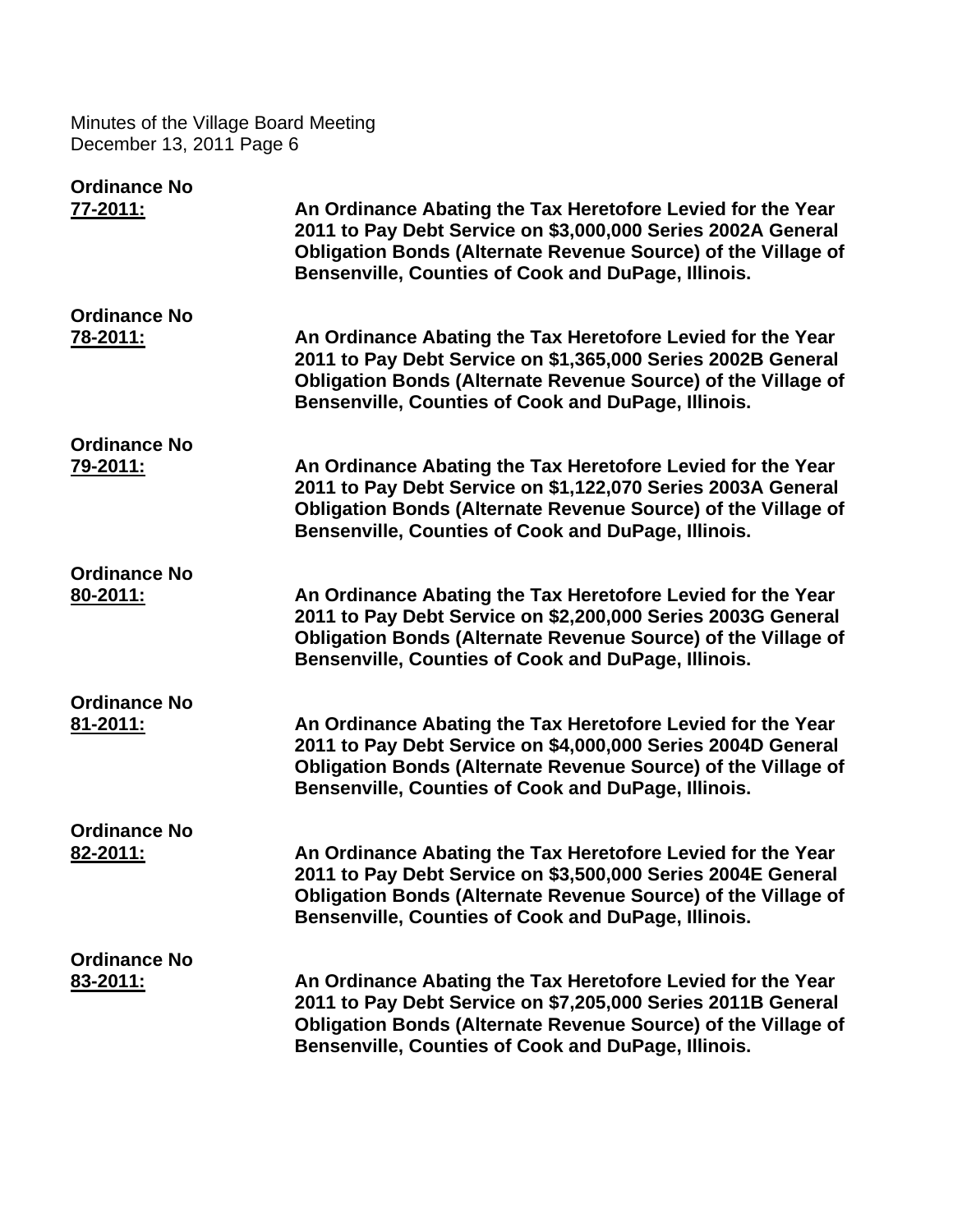| <b>Ordinance No</b><br>84-2011:        | An Ordinance Abating the Tax Heretofore Levied for the Year<br>2011 to Pay Debt Service on \$1,380,000 Series 2011C General<br>Obligation Bonds (Alternate Revenue Source) of the Village of<br>Bensenville, Counties of Cook and DuPage, Illinois. |
|----------------------------------------|-----------------------------------------------------------------------------------------------------------------------------------------------------------------------------------------------------------------------------------------------------|
| <b>Ordinance No</b><br><u>85-2011:</u> | An Ordinance Abating the Tax Heretofore Levied for the Year<br>2011 to Pay Debt Service on \$1,630,000 Series 2011D General<br>Obligation Bonds (Alternate Revenue Source) of the Village of<br>Bensenville, Counties of Cook and DuPage, Illinois. |
|                                        | President Soto declared the Ordinances were adopted by most<br>favorable vote. There were no objections from the Village Board.                                                                                                                     |
| <b>Resolution No</b><br>R-124-2011:    | 11. President Soto gave the summarization of the action contemplated in<br>Resolution No. R-124-2011 entitled A Resolution Approving<br>Modifications to the Tuition Reimbursement Policy in the Village<br>of Bensenville Personal Manual.         |
| Motion:                                | Trustee Ridder made a motion to approve the resolution as<br>presented. Trustee Bartlett seconded the motion.                                                                                                                                       |
| <b>ROLL CALL:</b>                      | AYES: Bartlett, Jarecki, O'Connell, Peconio, Ridder, Wesseler                                                                                                                                                                                       |
|                                        | <b>NAYS: None</b>                                                                                                                                                                                                                                   |
|                                        | All were in favor. Motion carried.                                                                                                                                                                                                                  |
| <b>MANAGERS</b><br><b>REPORT:</b>      |                                                                                                                                                                                                                                                     |
| Motion:                                | Trustee Wesseler made a motion directing the Village Manager to<br>Appoint a Neighborhood Stabilization Committee. Trustee Bartlett<br>seconded the motion.                                                                                         |
| <b>ROLL CALL:</b>                      | AYES: Bartlett, Jarecki, O'Connell, Peconio, Ridder, Wesseler                                                                                                                                                                                       |
|                                        | <b>NAYS: None</b>                                                                                                                                                                                                                                   |
|                                        | All were in favor. Motion carried.                                                                                                                                                                                                                  |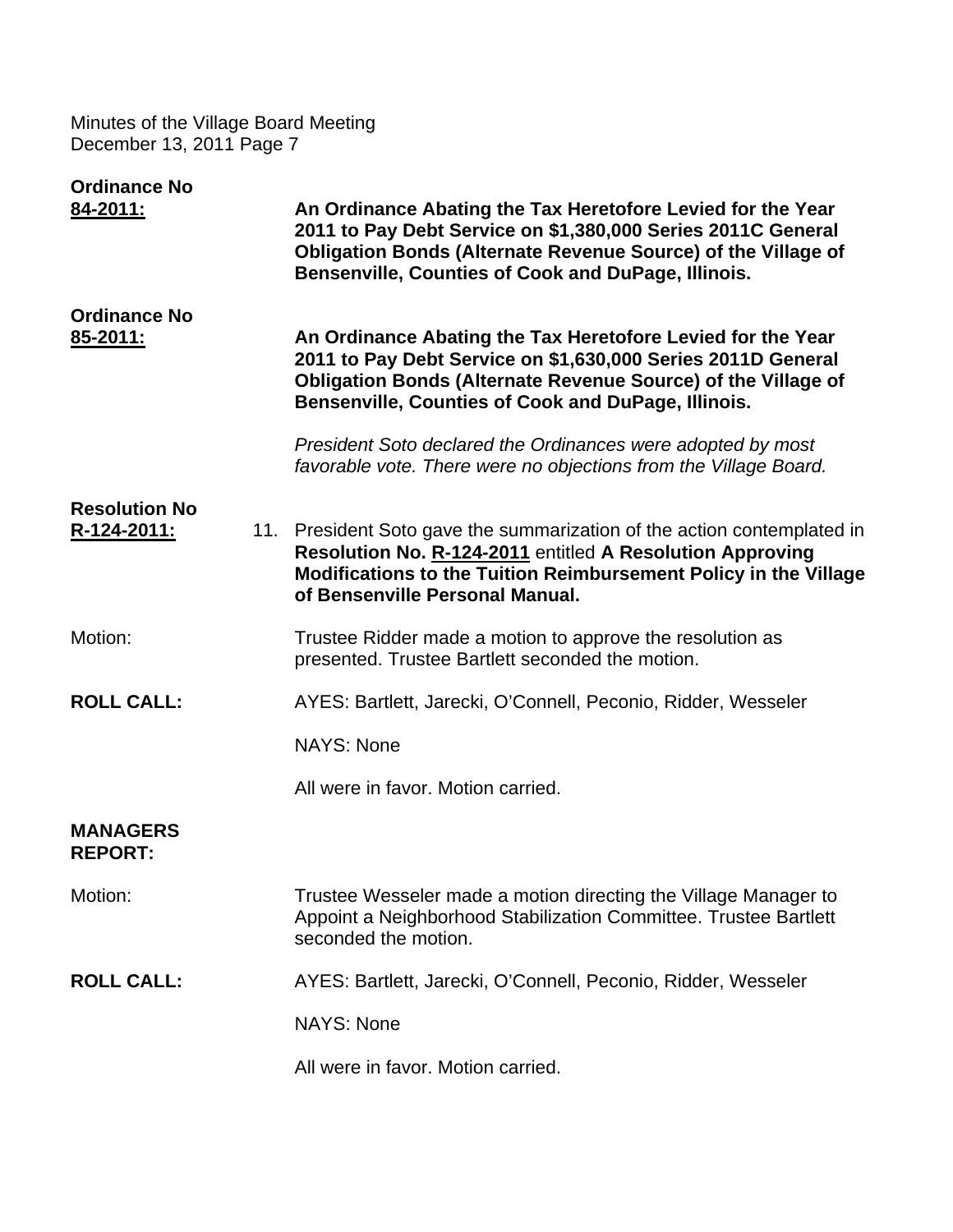| <b>VILLAGE ATTORNEY'S</b><br><b>REPORT:</b> | Village Attorney, Pat Bond, had no report.                                                                                                                                                                                                                                                                                                                                                                                                                                                                                                                                                                    |
|---------------------------------------------|---------------------------------------------------------------------------------------------------------------------------------------------------------------------------------------------------------------------------------------------------------------------------------------------------------------------------------------------------------------------------------------------------------------------------------------------------------------------------------------------------------------------------------------------------------------------------------------------------------------|
| <b>UNFINISHED</b><br><b>BUSINESS:</b>       | There was no unfinished business.                                                                                                                                                                                                                                                                                                                                                                                                                                                                                                                                                                             |
| <b>NEW BUSINESS:</b>                        | Trustee Ridder announced that distribution had taken place over the<br>weekend of December 10 <sup>th</sup> and 11 <sup>th</sup> for the Toy Drive. Trustee<br>Ridder, along with the Village Board and Village Staff thanked<br>Residents and Businesses for their support and work throughout the<br>Toy Drive. Trustee Ridder also thanked the Teen Center, Mike<br>Martella and Dianna Paluch for their participation as well.                                                                                                                                                                            |
|                                             | Trustee Ridder gave a brief summarization of the ONCC meeting that<br>was held at Village Hall for eligible Residents. Trustee Ridder<br>announced if a Resident was invited and was unable to attend, they<br>may contact Mark Rysavy at Village Hall for further information.<br>Trustee Ridder also announced Bensenville currently has a 93%<br>participation rate from multi-family building which is the highest rate<br>throughout the ONCC for multi-family buildings. Trustee Ridder also<br>stated this does not cost homeowners anything; everything is<br>completely free and funded by the ONCC. |
|                                             | Trustee Peconio spoke about his experience throughout the Sister<br>City Student Exchange with Cefalu, Sicily. Trustee Peconio<br>encourages Resident's to participate in the program and stated he<br>looks forward to working with Cefalu, Sicily in the near future.                                                                                                                                                                                                                                                                                                                                       |
|                                             | Trustee Wesseler wished all Residents Happy Holidays.                                                                                                                                                                                                                                                                                                                                                                                                                                                                                                                                                         |
| <b>ADJOURNMENT:</b>                         | Trustee Wesseler made a motion to adjourn the meeting. Trustee<br>Ridder seconded the motion                                                                                                                                                                                                                                                                                                                                                                                                                                                                                                                  |
|                                             | All were in favor.                                                                                                                                                                                                                                                                                                                                                                                                                                                                                                                                                                                            |
|                                             | Motion carried.                                                                                                                                                                                                                                                                                                                                                                                                                                                                                                                                                                                               |
|                                             | President Soto adjourned the meeting at 7:35 p.m.                                                                                                                                                                                                                                                                                                                                                                                                                                                                                                                                                             |
|                                             |                                                                                                                                                                                                                                                                                                                                                                                                                                                                                                                                                                                                               |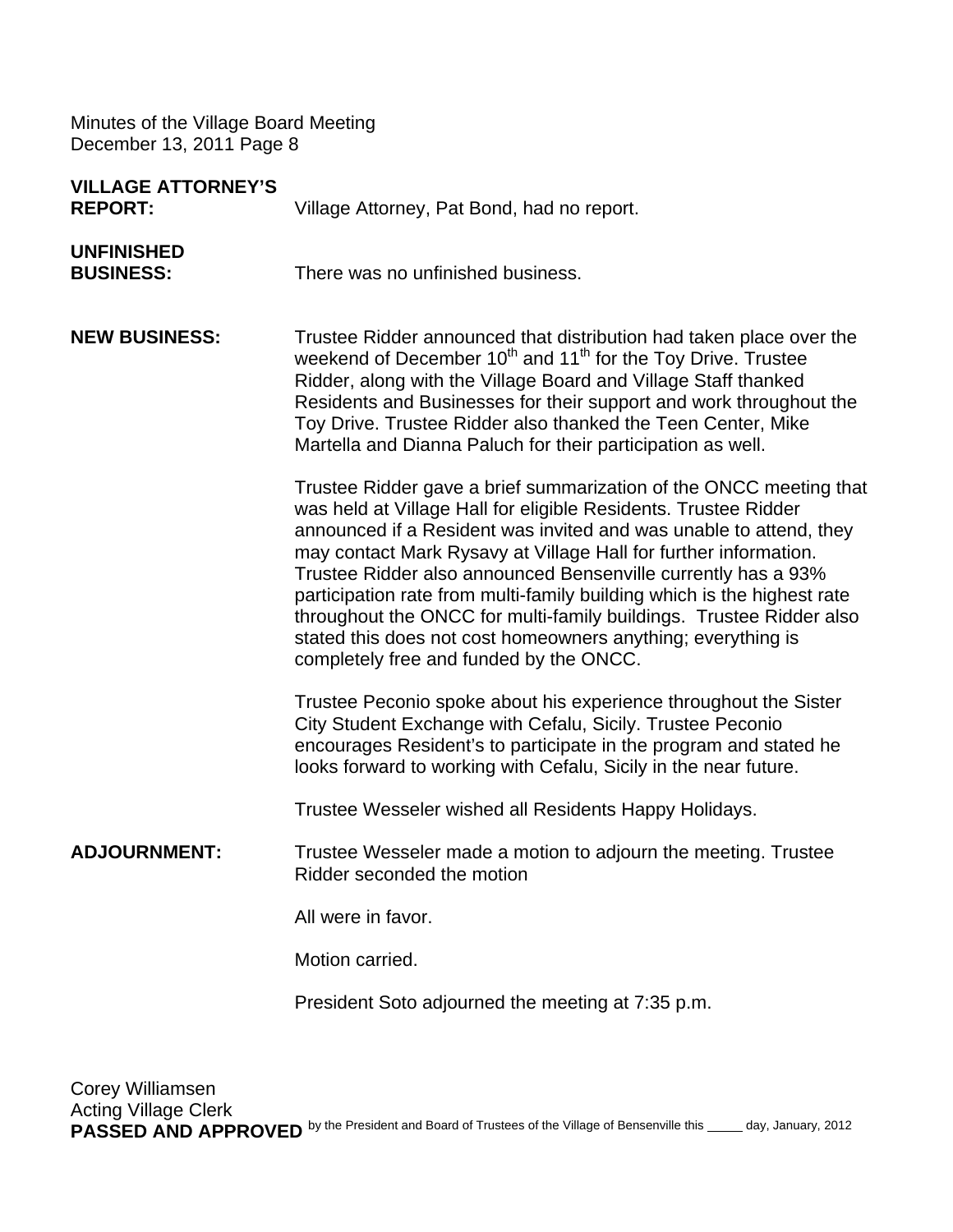#### **TYPE:** Motion **SUBMITTED BY:** Village Manager **DATE**: January 10, 2012

**DESCRIPTION:** Report from Trustee Wesseler on the 2011 National League of Cities Exposition and Motion to approve \$1,306.25 expense reimbursement.

#### *SUPPORTS THE FOLLOWING APPLICABLE VILLAGE GOALS:*

*X Financially Sound Village X Enrich the lives of Residents X* Quality Customer Oriented Services Major Business/Corporate Center Safe and Beautiful Village Vibrant Major Corridors

**COMMITTEE ACTION: I&E Approved Travel 3-0 (2 abstentions) DATE: 10/11/11** 

#### **BACKGROUND**

On October 25, 2011 the Village Board approved a motion (vote 4-1 with 1 abstention) to authorize Trustee Wesseler to attend the National League of Cities Exposition in Phoenix, Arizona from November 9-12 in accordance with the Exception Procedure for Out-of-State Travel (attached). Per the Exception Procedure, the traveling Trustee must provide a written report on a Village Board agenda and present the information orally. Lastly, the Village Board must approve any expense reimbursement ancillary to the conference registration fees.

#### **KEY ISSUES:**

In accordance with the Exception Procedure, Trustee Wesseler filed the attached written report that identifies the direct benefits received by the Village Government from his travel. Trustee Wesseler will also present the information orally during the Board meeting.

In addition, Trustee Wesseler has submitted for expense reimbursement for airfare, hotel, taxi fares, and per diem. Expenses, excluding the conference registration, submitted for reimbursement are as follows (details attached):

- $\bullet$  \$248.50 Per diem;
- $\bullet$  \$715.07 4 nights at the conference hotel;
- $\bullet$  \$254.68 round trip flight;
- \$88.00 taxi reimbursements; and
- **\$1,306.25 Total Reimbursement**

Staff has reviewed the request and finds it meets the criteria for reimbursement.

## **ALTERNATIVES:**

Discretion of the Board.

## **RECOMMENDATION:**

Discretion of the Board.

#### **BUDGET IMPACT:**

Cost for out-of-state travel is included in the 2011 Budget. \$1,306.25 – Expense Reimbursement \$655.00 – Conference Registration (previously paid by the Village) **\$1,961.25 – Total Travel Cost**

## **ACTION REQUIRED:**

Receive the report and a motion is required to approve the expense reimbursement.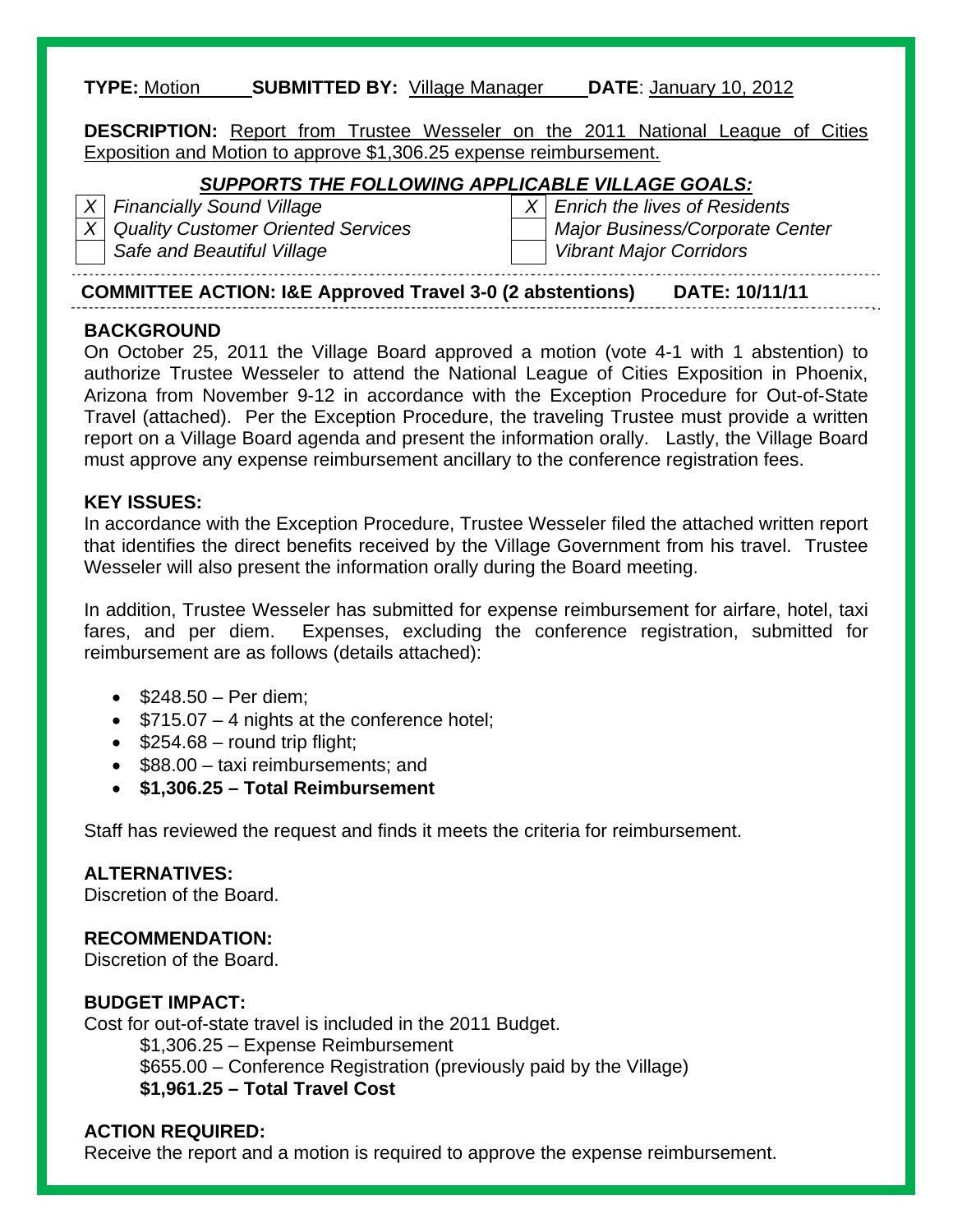## HENRY WESSELER TRIP TO NATIONAL LEAGUE OF CITIES EXPOSITION NOVEMBER 9-12, 2011 PHOENIX CONVENTION CENTER PHOENIX, AZ

## Day  $1$  – Wednesday, November  $9<sup>th</sup>$

- A. Registration received identification, conference materials and schedules.
- B. New member first time attendee orientation; Interactive session which allowed me to meet NLC Board, staff and other professionals. Identified some 'must go to' workshops. Also met Illinois Mayors, Trustees and Council-members from University Park, Westchester and North Chicago.
- C. Seminar Fostering Economic Development; Turning Deal-Breakers into Deal-makers. Instructor; Barry Bluestone - Dean of Public Policy and Urban Affairs - Northeastern University, Boston, MA. Examined information from research on local economic development and the factors that companies use to make their location decisions. Some questions Bensenville should ask; What's the ROI on TIF's ?? Do we market to Location Specialists ?? We need to have one Email/phone number on the front page of our website for economic development.

Day 2 - Thursday, November  $10^{th}$ 

A. Seminar – Making Your City More Business Friendly. Speakers; Richard Conlin Council President – Seattle WA and David Vehaun City Manager – Rock Hill SC. City/Village policies directly impact the ease of doing business in all communities, regardless of size. Does Bensenville have regulations with confusing steps and vague timelines that put unnecessary burdens on prospective and current businesses ?? How often does Bensenville Staff meet with Chamber of Commerce ?? Consistent Sign Ordinances. Do we allow temporary signs for new businesses such as 'Under New Management' or 'Now Open for Business' ??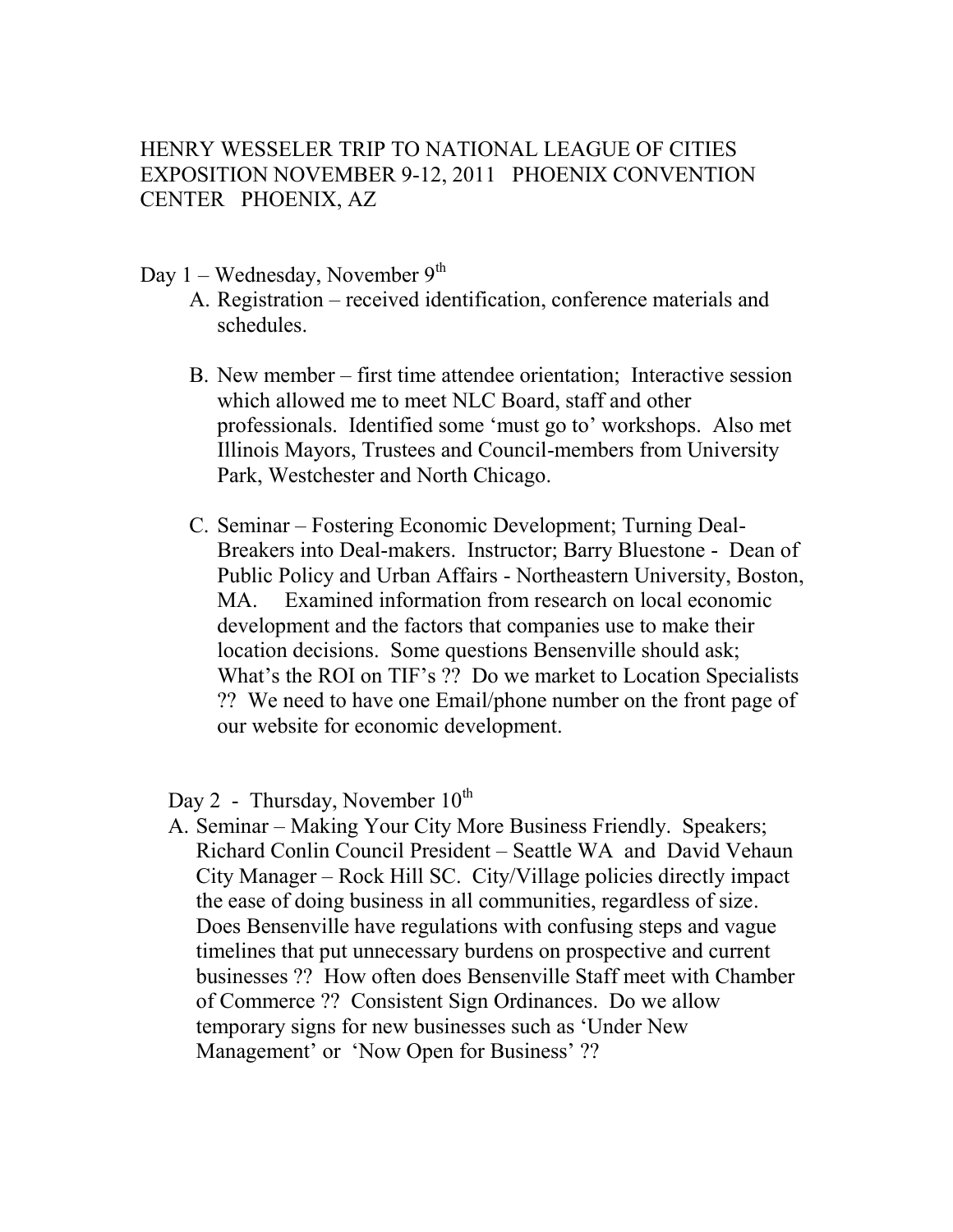B. Seminar/Film/Discussion – A Crack in the Pavement. Facilitator; Mike Kasperzak Vice Mayor – Mountain View, CA. This was a documentary film about decaying infrastructure and dwindling tax base in first-ring suburban communities like Bensenville. It focused on the limited national priority that is being given to infrastructure improvements in collar counties adjacent to large cities. New streets and job creation investment are all over the place in Kane county. How does Bensenville, as well as other Chicago suburbs, get the Federal and State government to reinvest in our town ??

Day 3 – Friday November 11th

- A. Exposition Hall Walked and visited more than 150 vendors. Some, such as United Water, we already have a relationship with. Gave my credentials to various companies for possible business partnerships with Bensenville. Company packets and information have been given to Staff.
- B. Seminar Connecting Local Businesses to International Markets. Speakers; Karyn Page - President and CEO – Kansas World Trade Center – Wichita, KS and Eric Nielsen – Director – U.S. Export Assistance Center, Arizona District. Seventy-percent of the worlds purchasing power is outside of the U.S. Small and Medium sized companies (SMEs) often face difficult hurdles in learning how to export their products to customers abroad. Because of Bensenville's large industrial park, I felt this was a good opportunity. I was contacted by the local (Chicago) director for Export and gave that contact to the Bensenville Chamber.
- C. Seminar Key Partnerships for Successful Infrastructure Development. Speaker; Joshua Ellis – Project Manager – Chicago Metropolitan Planning Council. . Illinois is one of the few states that does not regulate water rates like electricity and other utilities. Funding is always an issue, but we must ensure that infrastructure development decisions are made collectively by all stakeholders. If we did regulate water rates, Chicago wouldn't be able to increase our rates 25-percent. What can we do as elected officials to make this change ??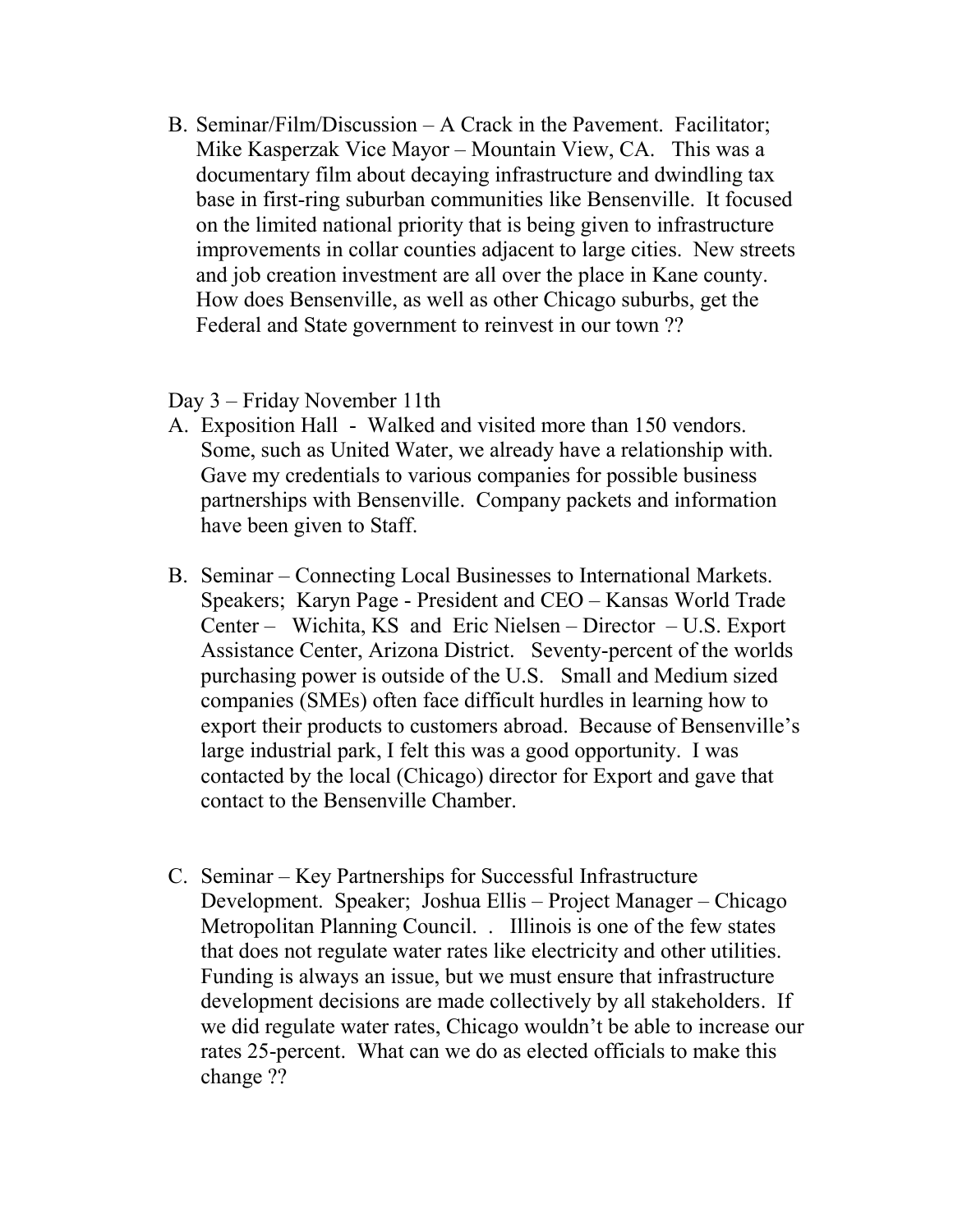Summary; Despite the fact that some see this as a waste of tax-payer dollars and some kind of 'paid vacation', I've always felt that these Expositions and Conferences bring excellent ideas and value to our community. There were Mayors, Trustees and Council-members from all over the United States in attendance. It's a 'one-stop-shop' for all kinds of learning and money-saving opportunities for Bensenville. I would encourage all of our Trustees to attend. Just like anything else, you get out of it what you put into it.

As a side note; It seemed that all of the Westchester Trustees attended their seminars together. I do think that is a waste of time and money.

Respectfully submitted,

Henry Wesseler Trustee - Village of Bensenville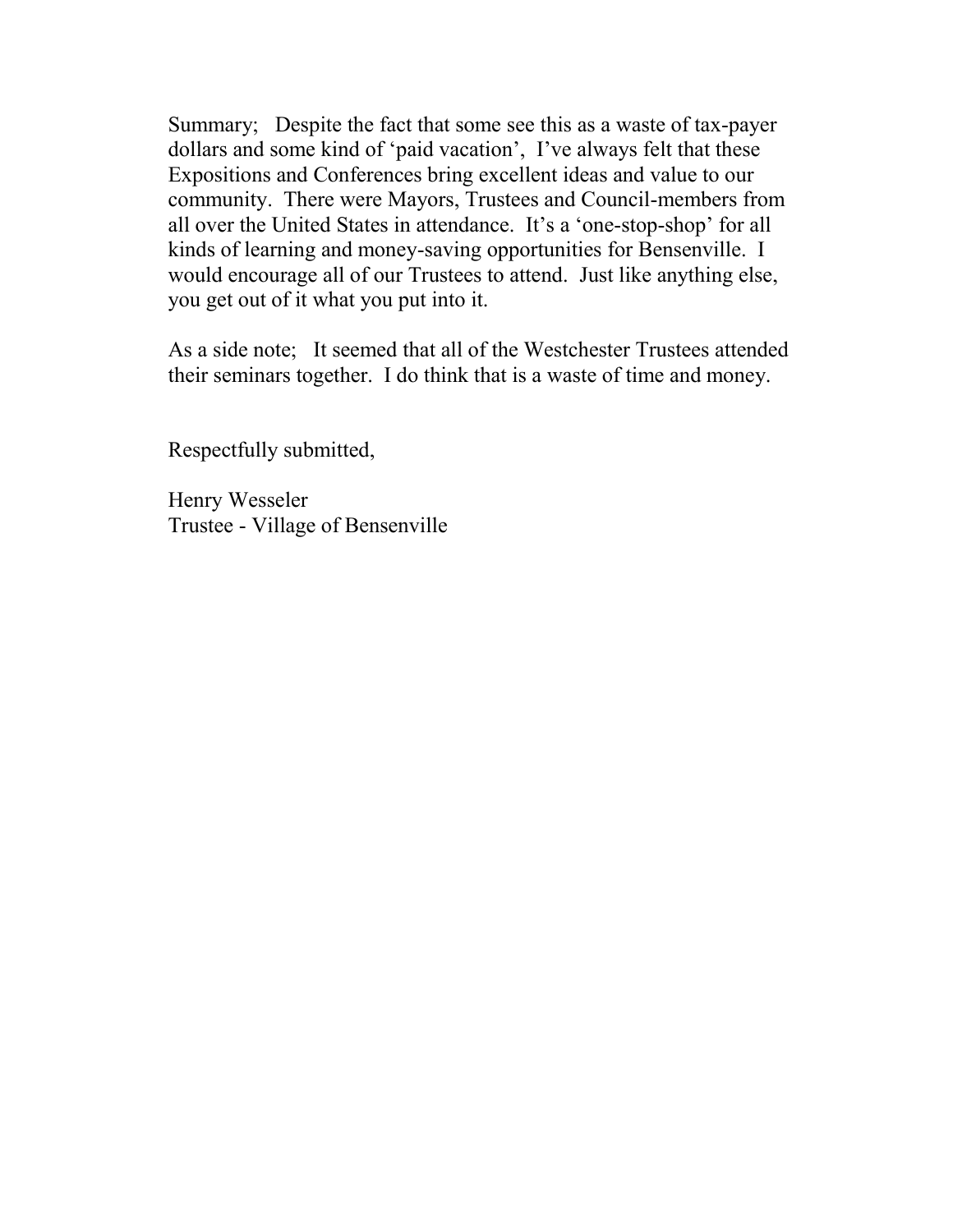#### RESOLUTION NO. R-98-2011

#### A RESOLUTION PROHIBITING OUT-OF-STATE TRAVEL FOR THE BOARD OF TRUSTEES AND VILLAGE CLERK AND ADOPTING A CORRESPONDING EXCEPTION PROCEDURE

WHEREAS, the VILLAGE OF BENSENVILLE (hereinafter "VILLAGE") is a municipal corporation established and existing under the laws of the State of Illinois pursuant to the Illinois Municipal Code, 65 ILCS 5/1-1-1 et seq.; and

WHEREAS, the VILLAGE is empowered to adopt certain policies and permit certain exceptions in furtherance of their role as stewards of the taxpayer dollar; and

WHEREAS, the VILLAGE authorizes the Village President and staff to travel out-of-state for conferences, training and business meetings that may be necessary in order to achieve the Mission of the Village Government and its Strategic Planning Goals; and

WHEREAS, the VILLAGE does not permit out-of-state travel for members of the Village Board or the Village Clerk; and

WHEREAS, the VILLAGE recognizes in certain situations, travel by members of the Village Board or Village Clerk may also benefit the organization and community; and

WHERAS, the VILLAGE desires to define an exception procedure to allow Village of Bensenville funds to pay for out-of-state travel for members of the Board of Trustees and Village Clerk.

NOW, THEREFORE, BE IT RESOLVED by the President and Board of Trustees of the Village of Bensenville, DuPage and Cook Counties, Illinois, as follows:

SECTION ONE: The recitals set forth above are incorporated herein and made a part hereof.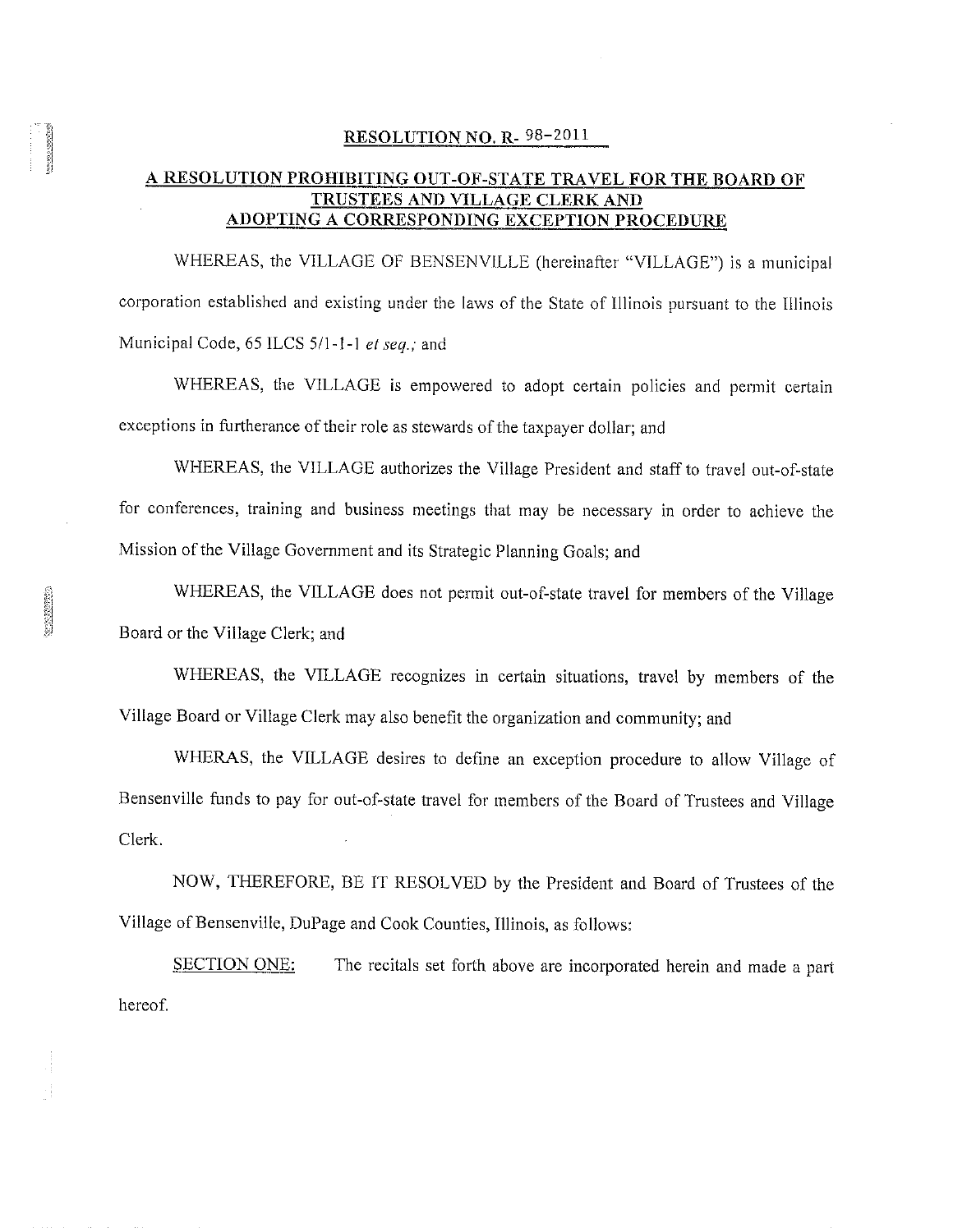Out-of-State travel by the Village Board of Trustees and the Village **SECTION TWO:** Clerk is hereby prohibited.

The Village Board of Trustees is hereby authorized to approve an **SECTION TWO:** exception procedure to authorize Trustee and Village Clerk travel reimbursement in accordance with the "Exception Procedure for Board of Trustees and Village Clerk Out-of-State Travel" attached hereto and incorporated herein by reference as Exhibit "A."

SECTION THREE: This Resolution shall take effect immediately upon its passage and approval as provided by law.

PASSED AND APPROVED by the President and Board of Trustees of the Village of Bensenville, Illinois, this 27th day of September, 2011.

APPROVED:

Frank Soto, Village President

ATTEST:

Corey Williamsen, Acting Village Clerk

Ayes: Bartlett, Jarecki, O'Connell, Peconio, Ridder, Wesseler

Nays: None

Absent: None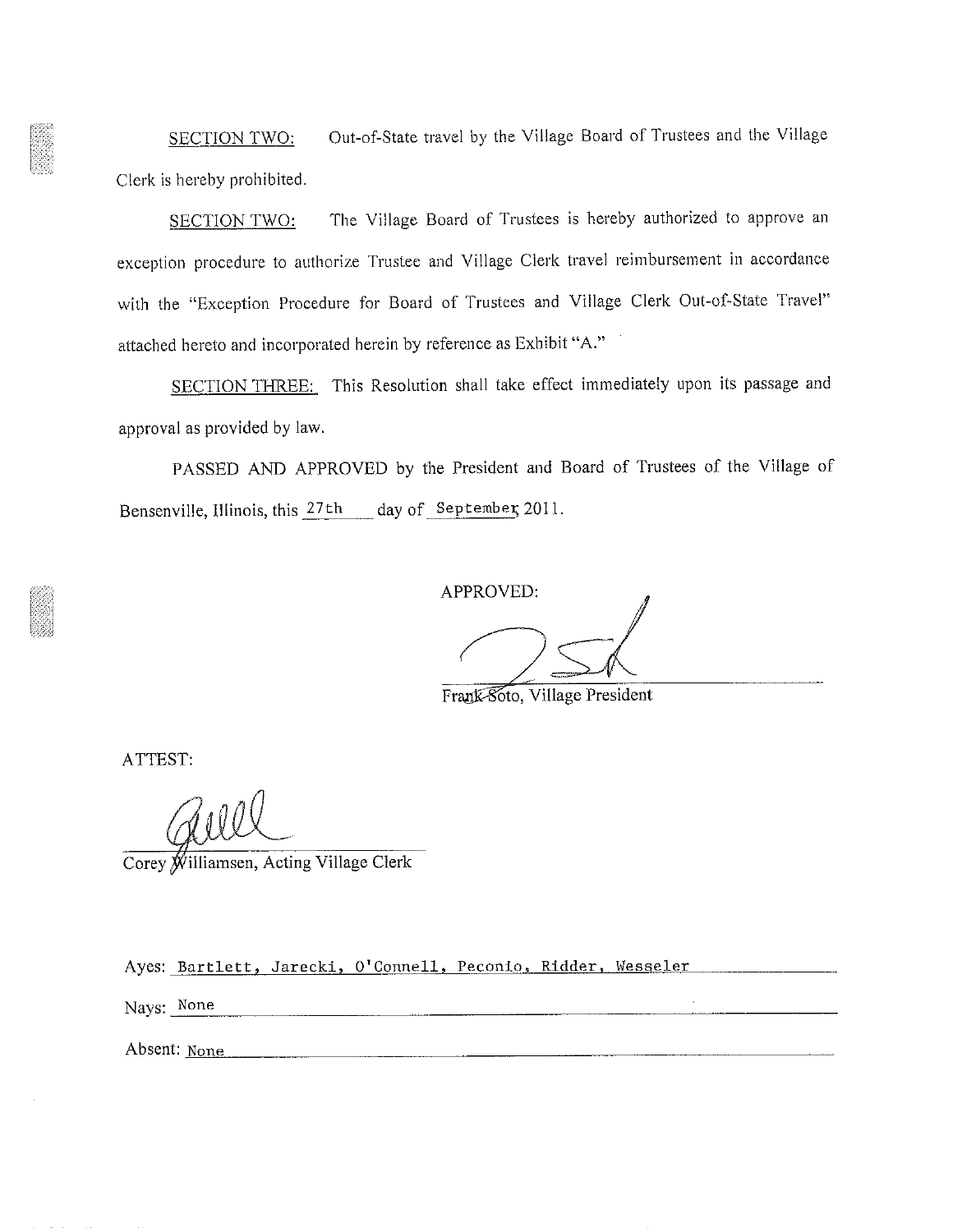## **Village of Bensenville Exception Procedure for** Board of Trustees and Village Clerk Out-of-State Travel

#### **PURPOSE**

The Village of Bensenville authorizes the Village President and staff to travel out-of-state for conferences, training and business meetings that may be necessary in order to achieve the Mission of the Village Government and its Strategic Planning Goals. Out-of-state travel for members of the Village Board and the Village Clerk is not permitted. However, the Village of Bensenville recognizes that in certain situations, travel by members of the Village Board and the Village Clerk may also benefit the organization and community. As such, the purpose of this exception procedure is to define the process to allow Village of Bensenville funds to pay for outof-state travel for members of the Board of Trustees and the Village Clerk.

#### **JUSTIFICATION**

Trustee travel reimbursement shall be approved as an exception by the Village Board and Village Clerk. In advance of registration, the requesting Trustee or Village Clerk shall prepare a written justification to the Village Board, outlining how the meeting/conference/training program will benefit the organization or community. The justification should also articulate the requesting Trustees or Village Clerk's unique qualifications or expertise in the subject area or issue being presented at the program. The written request shall include a detailed itinerary of the activities to be performed during the travel and the full costs associated with the request. The written justification and reimbursement request shall be submitted to the Village Manager and placed on a Board of Trustees Meeting agenda. The requesting Trustee or Village Clerk shall provide an oral presentation justifying their request to the Board. Following the presentation, a majority of the Trustees present at the meeting, exclusive of the requesting Trustee, shall vote to authorize the out-of-state travel request.

#### **REPORTING**

If a Trustee or the Village Clerk receives authorization for out-of-state travel, within 30 days of their return the Trustee or Village Clerk shall file a written report identifying the direct benefits received by the Village Government from the travel. This after-travel report shall also be placed on a Board of Trustees Meeting agenda and be presented orally by the Trustee or Village Clerk.

#### **REIMBURSEMENT**

In order to qualify for travel reimbursement of any kind, the travelling Trustee or Village Clerk must have participated in the entire event at which they were authorized to attend. All expenses ancillary to any conference or training registration fees (i.e. mileage reimbursement, airplane ticket, hotel reservation, food per diem, etc.) shall be approved by the Board of Trustees prior to the travel following the guidelines attached. In general, expenses should only be incurred that are reasonable and necessary for the reason for travel. Where applicable, IRS rates will apply for mileage reimbursement and USGSA rates will be given for per diems. Per diem worksheets shall be completed and approved as part of the written request to the board. Original, itemized receipts and documentation must be provided with the after-travel report for all requested reimbursements. Unless otherwise approved by the Village Manager, ticketing and accommodations shall be coordinated by staff.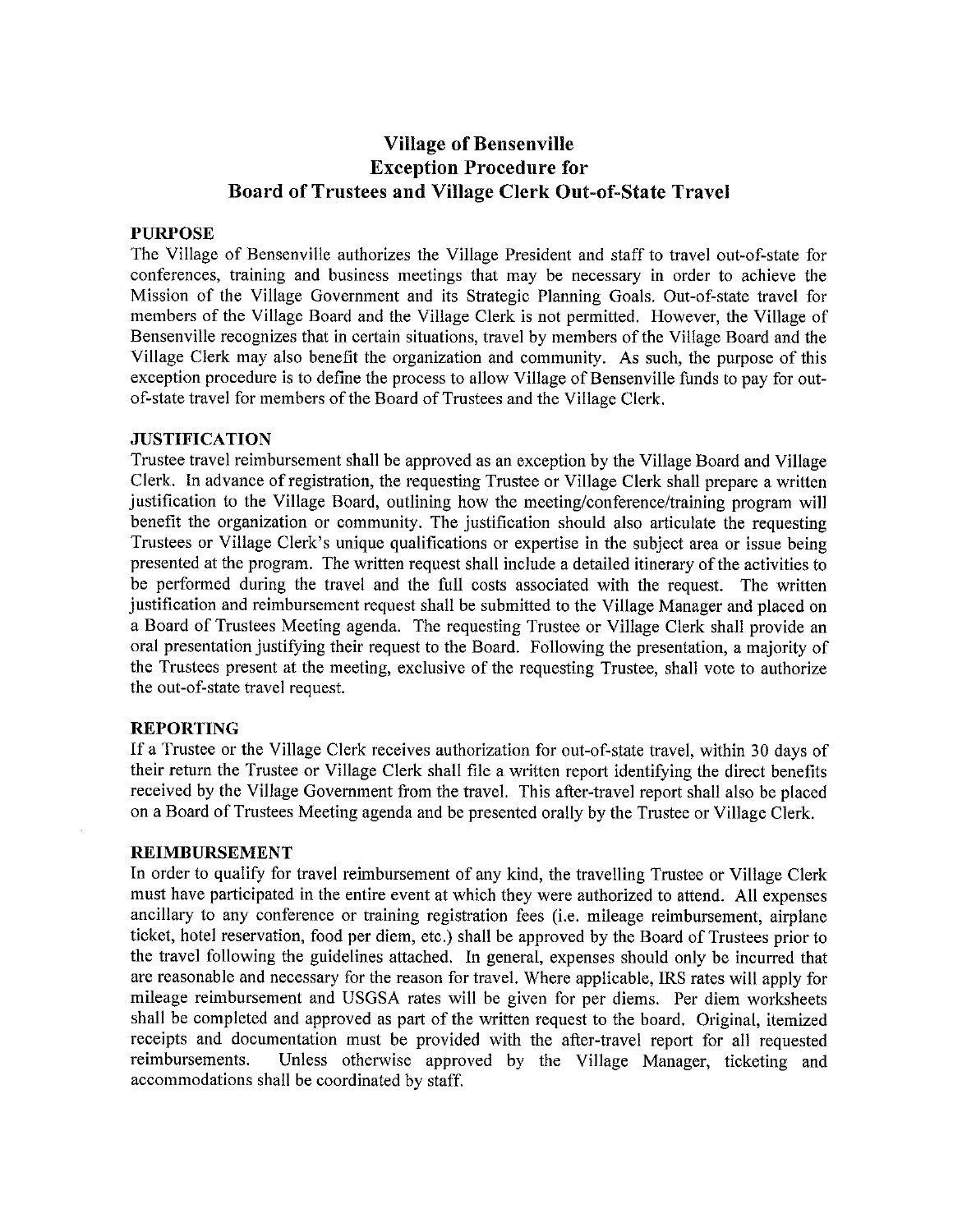### **Reimbursement Guidelines**

#### **Eligible Expense Reimbursement**

- 1. Mileage reimbursement to and from the airport or destination (if driving personal vehicle);
- 2. Airport parking costs:
- 3. Necessary tolls; and
- 4. Taxi, shuttle, or bus fare from the airport to and from the hotel and conference or event.

#### **Expenses NOT Reimbursable**

- 1. Rental cars:
- 2. Additional costs incurred while an elected official is not participating in the authorized conference or event, e.g. sightseeing, shopping, golfing, etc.;
- 3. Additional costs for friends, family, or other non-Village officials;
- 4. Hotel amenities such as in-room service, movies, or laundry;
- 5. Alcohol and entertainment; and
- 6. Additional costs if the Trustee or Village Clerk stays beyond dates of the conference or event (however airfare costs will be reimbursed if cheaper rate).

 $\hat{\rho}$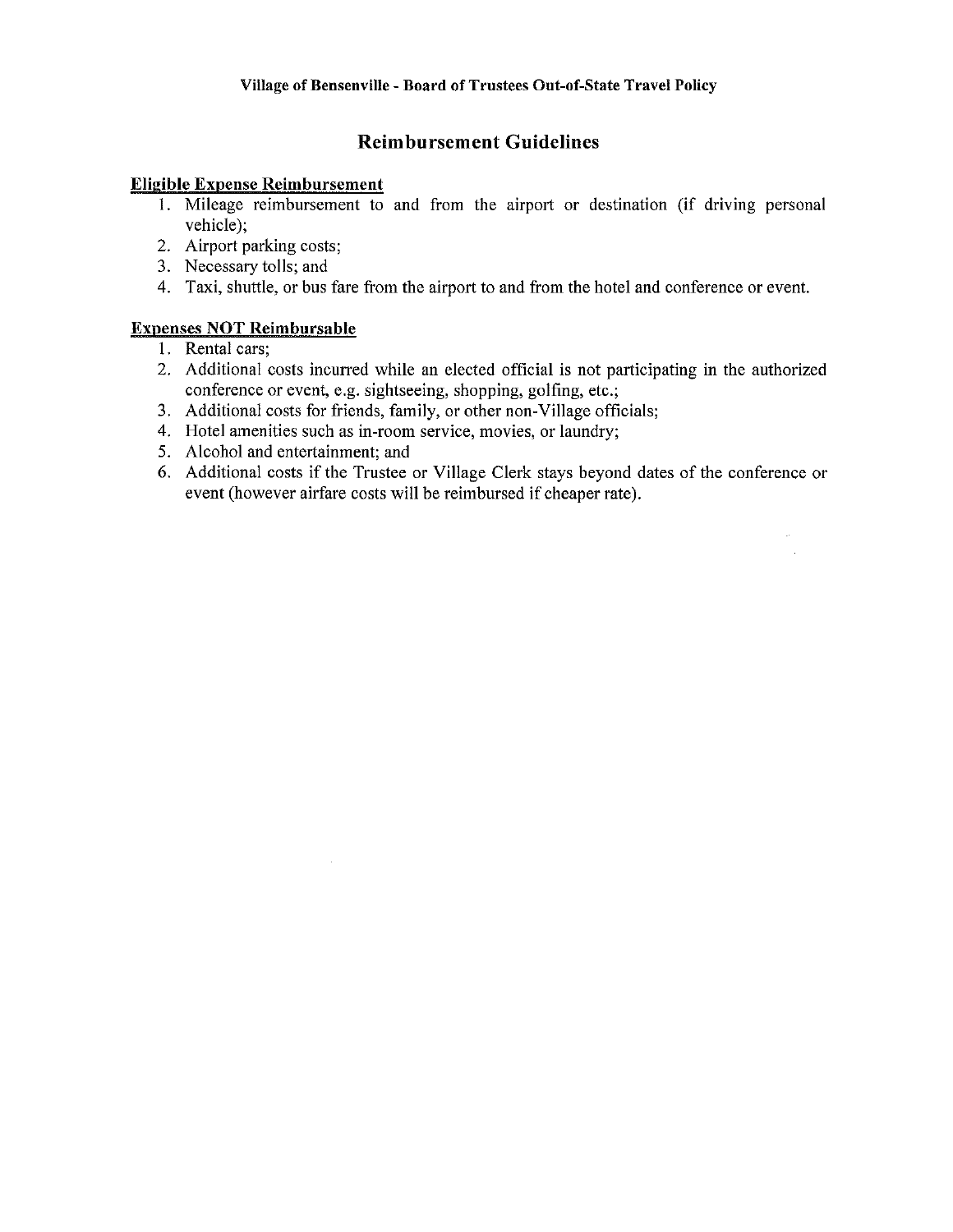Home | Newsroom <sup>|</sup> Regions <sup>|</sup> Staff Directory | Careers <sup>|</sup> Forms <sup>|</sup> e-Tools

**GSA U.S. General Services Administration** 

**CONTACTS**

Home > Policy & Regulations > Travel, Transportation, & Relocation > Travel Management > Per Diem > M&IE Breakdown

**Per Diem** 

**Overview**

#### **M&IE Breakdown**

**Factors Influencing Lodging Rates**

**FAQ**

**FY 2012 Highlights**

**Fire Safe Hotels**

**Have a Per Diem Question?**

**Per Diem Files (Archived)**

**Per Diem Mobile App**

**Per Diem Rates**

# Meals and Incidental Expenses ( M&IE) Breakdown

The following table shows the breakdown of continental breakfast/breakfast, lunch, and dinner components of the maximum daily reimbursement (per diem) rates for meals and incidental expenses while on travel. Refer to Section 301-11.18 of the Federal Travel Regulation for guidance on deducting these amounts from your per diem reimbursement claims for meals furnished to you by the government.

#### **NOTE: The first and last calendar day of travel is calculated at 75 percent.**

**The M&IE rates differ by travel location**. **View the per diem rate for your primary destination to determine which M&IE rates apply**.

| <b>M&amp;IE Total</b>                                | \$46    | \$51    | \$56 | \$61    | \$66    | \$71    |
|------------------------------------------------------|---------|---------|------|---------|---------|---------|
| <b>Continental</b><br>Breakfast/<br><b>Breakfast</b> | \$7     | \$8     | \$9  | \$10    | \$11    | \$12    |
| Lunch                                                | \$11    | \$12    | \$13 | \$15    | \$16    | \$18    |
| <b>Dinner</b>                                        | \$23    | \$26    | \$29 | \$31    | \$34    | \$36    |
| <b>Incidentals</b>                                   | \$5     | \$5     | \$5  | \$5     | \$5     | \$5     |
| First &<br>Last Day of<br><b>Travel</b>              | \$34.50 | \$38.25 | \$42 | \$45.75 | \$49.50 | \$53.25 |



**Federal Travel Discuss** View Contact Details

| <b>REFERENCE</b>                 |
|----------------------------------|
| <b>Federal Travel Requlation</b> |
|                                  |
|                                  |
|                                  |
| <b>RELATED GSA TOPICS</b>        |
| <b>State Tax Exemption Fo</b>    |
| FedRooms®                        |
| <b>Travel F-mail Notificatio</b> |
| <b>POV Mileage Reimburs</b>      |
|                                  |
|                                  |
|                                  |
| <b>GOVERNMENT LINKS</b>          |
| <b>Fire Safety Information</b>   |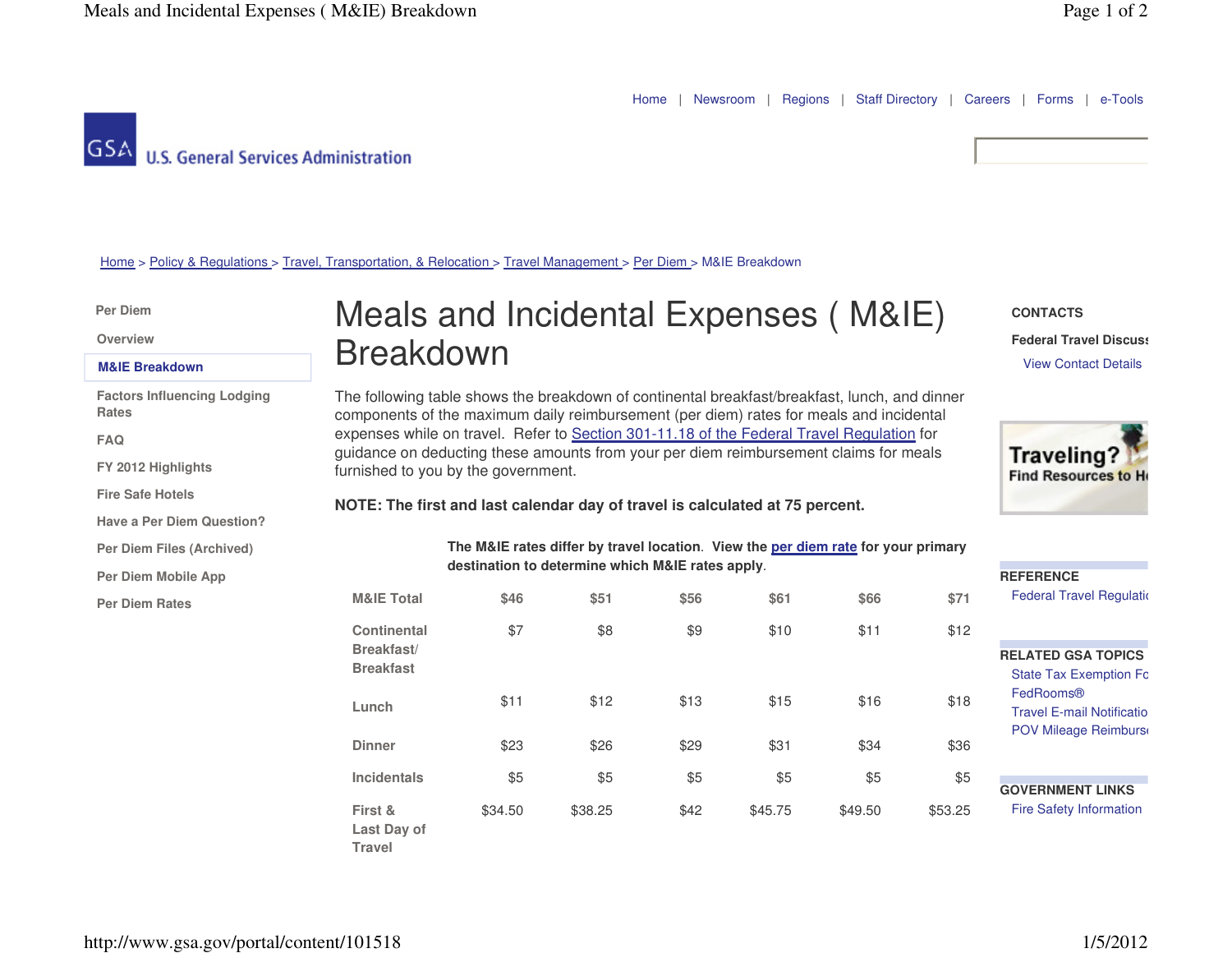Home | Newsroom <sup>|</sup> Regions <sup>|</sup> Staff Directory | Careers <sup>|</sup> Forms <sup>|</sup> e-Tools <sup>|</sup> QuickLinks





Home > Policy & Regulations > Travel, Transportation, & Relocation > Travel Management > Per Diem > Per Diem Rates > Perdiem Rates Look-Up

# FY 2012 Per Diem Rates for Phoenix / Scottsdale, Arizona

**(October 2011 - September 2012)**

### **SEARCH BY CITY, STATE OR ZIP CODE**

| Enter your city<br>phoenix | Enter your ZIP Code<br>OR | <b>FIND PER DIEM RATES</b> |
|----------------------------|---------------------------|----------------------------|
| Arizona                    |                           | Per Diem Map >             |

**ADDITIONAL PER DIEM TOPICS** Meals & Incidental Expenses Breakdown (M&IE)FAQs State Tax Exemption Forms Factors Influencing Lodging RatesFY 2012 Per Diem HighlightsFire Safe Hotels Have a Per diem Question?Downloadable Per Diem Files

Cities not appearing below may be located within a county for which rates are listed. To determine what county a city is located in, visit the National Association of Counties (NACO) website (a non-federal website).

#### The following rates apply for **Phoenix / Scottsdale , Arizona**

|                                 |               | Max lodging by Month (excluding taxes) |            |            |      |     |     |     |     |     |     |     |     |         |  |  |
|---------------------------------|---------------|----------------------------------------|------------|------------|------|-----|-----|-----|-----|-----|-----|-----|-----|---------|--|--|
| <b>Primary Destination* (1)</b> | County (2, 3) | 2011                                   |            |            | 2012 |     |     |     |     |     |     |     |     |         |  |  |
|                                 |               | Oct                                    | <b>Nov</b> | <b>Dec</b> | Jan  | Feb | Mar | Apr | May | Jun | Jul | Aua | Sep | $Exp.*$ |  |  |
| Phoenix / Scottsdale            | Maricopa      | 105                                    | 105        | 105        | 128  | 128 | 128 | 128 | 128 | 80  | 80  | 80  | 105 |         |  |  |

\* NOTE: Traveler reimbursement is based on the location of the work activities and not the accommodations.

\*\* Meals and Incidental Expenses, see Breakdown of M&IE Expenses for important information on first and last days of travel.

Last Reviewed 11/22/2011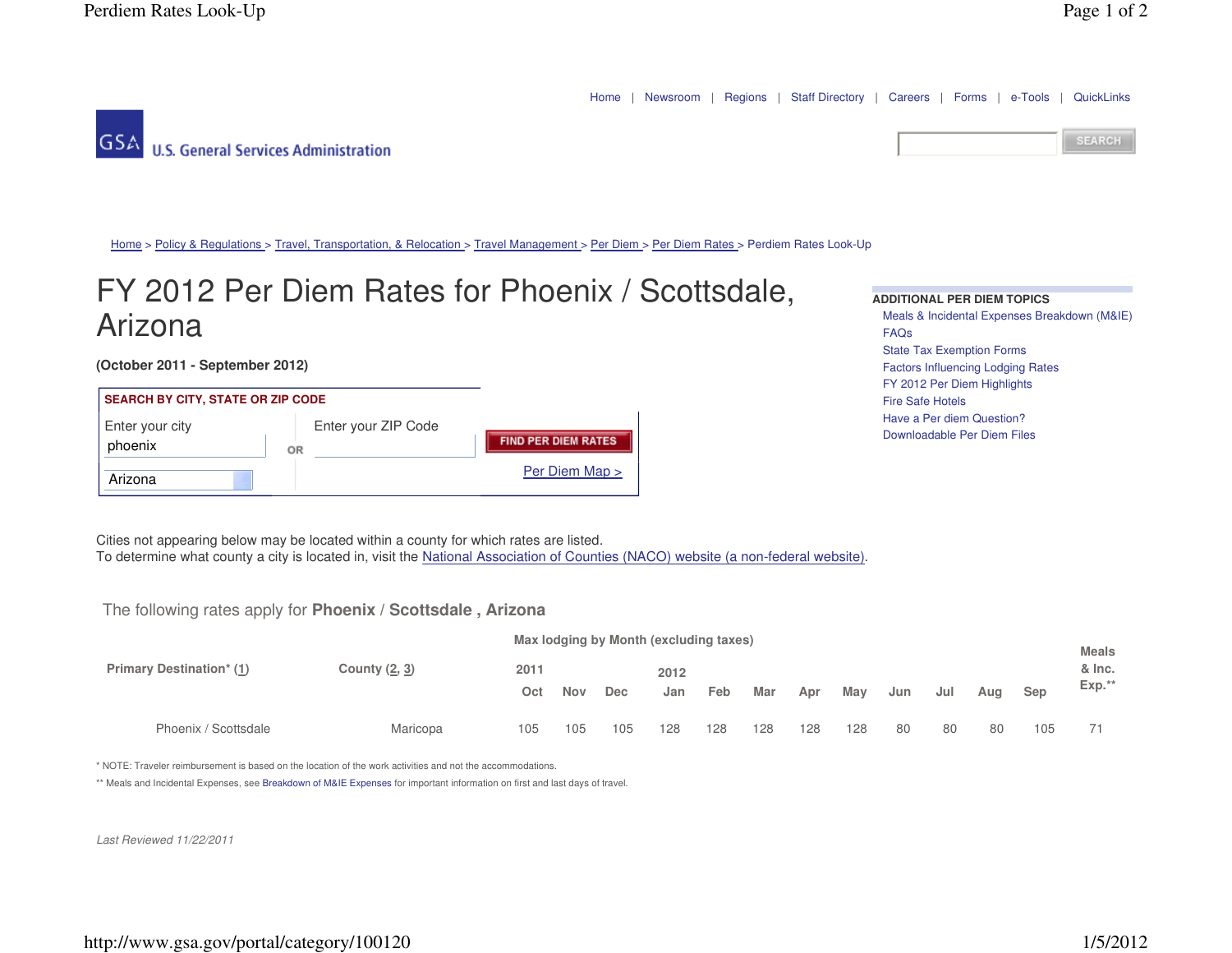|                 | <b>REGISTER</b>                                      |              | g                                                                    |                                        | <b>Experimental Company</b> |                                  |                                                                | FOR THE MONTH OF           | $\frac{1}{\sqrt{2\pi}}\log \frac{1}{2\sqrt{2}}$<br>$J_{\alpha}$ | īπ | DEPARTMENT | M(SSe)<br>$\frac{r}{2}$ | NAME (PLEASE PRINT) |  | <b>EMPLOYEE SIGNATURE</b> |  | APPROVÉ BY | <b>DISTRIBUTION OF EXPENSES</b> | <b>ACCOUNT NUMBER</b> | AMOUNT<br>$100000 -$ | $\approx$<br>1057<br>$\frac{1}{2}$ |          |                      |     |           | <b>TOTAL EXPENSES CLAIMED</b> | <b>LESS ADVANCES</b> | $\overline{\mathcal{F}}$<br>ర<br><b>&lt;---- THIS TOTAL MUST AGREE WITH LINE 7</b><br><b>TOTAL DUE EMPLOYEE</b> |                                                              | Zoffard By: Tim Slot |        |
|-----------------|------------------------------------------------------|--------------|----------------------------------------------------------------------|----------------------------------------|-----------------------------|----------------------------------|----------------------------------------------------------------|----------------------------|-----------------------------------------------------------------|----|------------|-------------------------|---------------------|--|---------------------------|--|------------|---------------------------------|-----------------------|----------------------|------------------------------------|----------|----------------------|-----|-----------|-------------------------------|----------------------|-----------------------------------------------------------------------------------------------------------------|--------------------------------------------------------------|----------------------|--------|
|                 |                                                      |              | <b>TOTAL</b>                                                         |                                        |                             | $ \mathcal{S} $                  | ৰ্খ                                                            | كالملا<br>$\sum_{\lambda}$ | $\mathcal{L}$<br>$\frac{1}{\sqrt{2}}$                           |    |            |                         |                     |  |                           |  |            |                                 | LINE)                 | $\blacksquare$       | $\sim$                             | $\omega$ | $\blacktriangledown$ | in, | $\bullet$ | $\overline{ }$                | $\infty$             | $\bullet$<br>$ \vec{r} $<br>1057                                                                                |                                                              |                      |        |
|                 |                                                      |              | <b>EXPENSES</b><br><b>OTHER</b>                                      |                                        |                             |                                  |                                                                |                            |                                                                 |    |            |                         |                     |  |                           |  |            |                                 |                       |                      |                                    |          |                      |     |           |                               |                      |                                                                                                                 |                                                              |                      |        |
|                 |                                                      |              | ENTER-<br>TAINMENT                                                   |                                        |                             |                                  |                                                                |                            |                                                                 |    |            |                         |                     |  |                           |  |            |                                 |                       |                      |                                    |          |                      |     |           |                               |                      |                                                                                                                 |                                                              |                      |        |
|                 |                                                      |              | $\begin{array}{c} (1) \\ \text{AUTO} \\ \text{RUPENSES} \end{array}$ |                                        |                             |                                  |                                                                |                            |                                                                 |    |            |                         |                     |  |                           |  |            |                                 |                       |                      |                                    |          |                      |     |           |                               |                      |                                                                                                                 |                                                              |                      |        |
|                 |                                                      |              | OTHER<br>TRANSPORTA-<br><b>TION COSTS</b>                            |                                        |                             | $\frac{28}{2}$<br>$\overline{0}$ | $\overline{\frac{\partial}{\partial}}$<br>$\overline{5}$<br>Jй | $\mathbb{Z}^2$             |                                                                 |    |            |                         |                     |  |                           |  |            |                                 |                       |                      |                                    |          |                      |     |           |                               |                      | 24268                                                                                                           |                                                              |                      |        |
| EXPENSES REPORT |                                                      |              | O<br><b>LODGIN</b>                                                   |                                        |                             |                                  |                                                                |                            | ٣<br>$\overline{\mathbf{Q}}$<br>$\widetilde{\mathcal{T}}$       |    |            |                         |                     |  |                           |  |            |                                 |                       |                      |                                    |          |                      |     |           |                               |                      | $\frac{1}{2}$<br>$\tilde{=}$                                                                                    |                                                              |                      |        |
|                 |                                                      | <b>MEALS</b> | AMOUNT<br>$\overline{0-zz} = 0$<br>$  \ge$ $\sim$ $-$<br>a e wie s   |                                        |                             |                                  |                                                                |                            |                                                                 |    |            |                         |                     |  |                           |  |            |                                 |                       |                      |                                    |          |                      |     |           |                               |                      |                                                                                                                 | (*) EMPLOYEE'S AUTO ON MILEAGE BASIS AS DETAILED ON PAGE TWO |                      |        |
|                 | VILLAGE OF BENSENVILLE, 12 SOUTH CENTER ST, IL 60106 |              | EXPLANATION                                                          | $P$ <i>100.1 Con<math>P</math>COLL</i> | $\frac{1}{2}$               | है                               | ₹                                                              |                            | पे थ                                                            |    |            |                         |                     |  |                           |  |            |                                 |                       |                      |                                    |          |                      |     |           |                               |                      | <b>TOTAL</b>                                                                                                    |                                                              |                      |        |
|                 |                                                      |              | DATE                                                                 |                                        |                             |                                  |                                                                |                            |                                                                 |    |            |                         |                     |  |                           |  |            |                                 |                       |                      |                                    |          |                      |     |           |                               |                      |                                                                                                                 |                                                              |                      | PAGE 1 |

PAG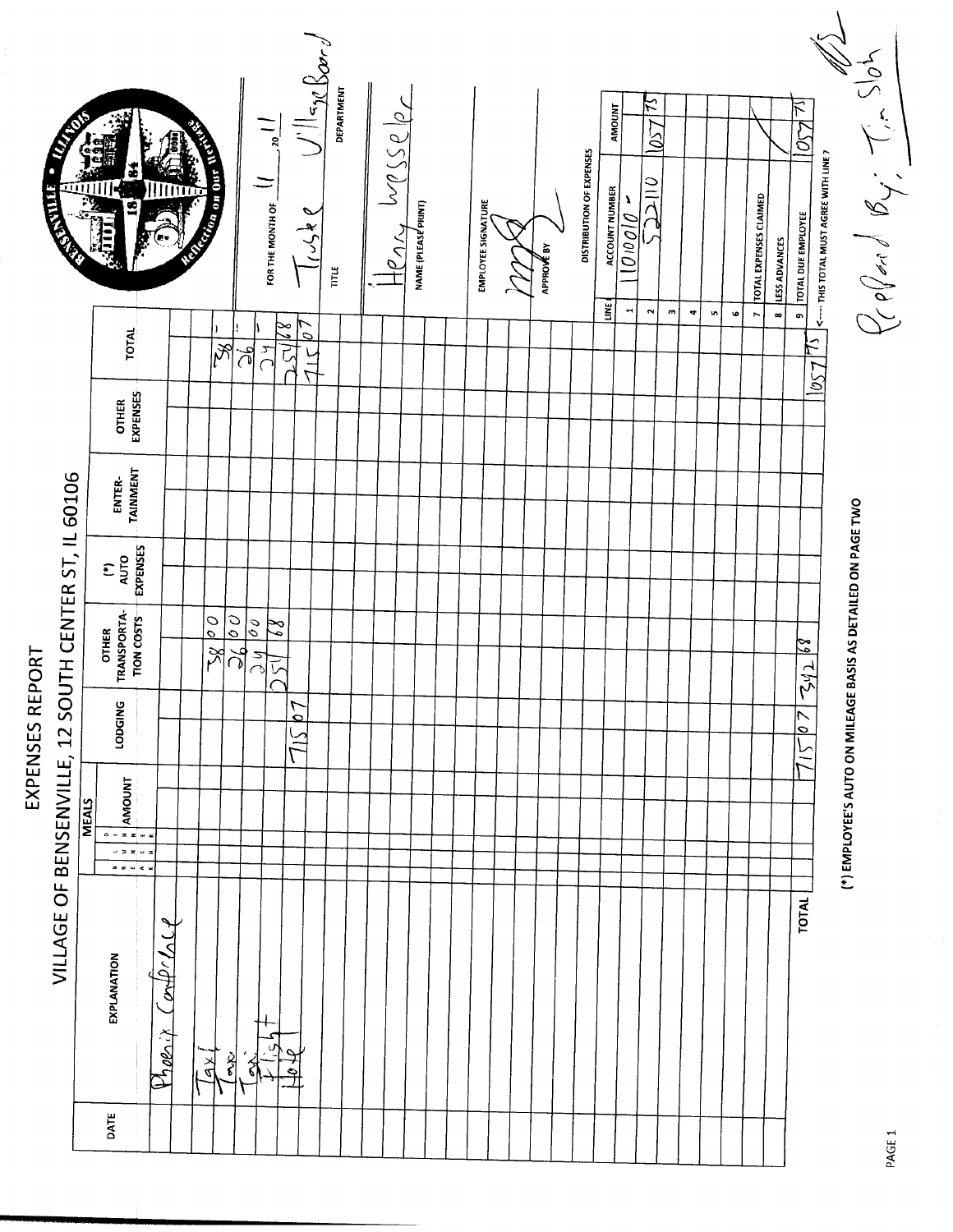Date  $1 - 8 - 11$ <br>
From Aiener Cab #<br>
Miles To: 24 Hour Service - Valley Wide  $P$ H $\chi$  $(480)$   $343-5757$ 



| Erican taxi <sup>.</sup> | <b>NORTHWEST</b><br><b>SUBURBS</b>        | (847) 253-4411    |
|--------------------------|-------------------------------------------|-------------------|
|                          | <b>WEST &amp; SOUTH</b><br><b>SUBURBS</b> | (708) 424-7878    |
|                          | <b>LAKE COUNTY</b>                        | (847) 566-3131    |
| E<br>R                   | NORTH<br><b>SUBURBS</b>                   | (847) 673-1000    |
| <b>DATE</b>              | DUPAGE CO. EAST (630) 920-9480            |                   |
|                          | DUPAGE CO. WEST (630) 305-0700            |                   |
| <b>AMOUNT</b>            |                                           |                   |
| <b>FROM</b><br>$W$ ke    |                                           |                   |
| TO                       | EI EVE                                    |                   |
| <b>NAME</b>              |                                           | <b>CAB NUMBER</b> |

(847) 253-4411 **NORTHWEST SUBURBS INSPIRACE AND TAXI** (708) 424-7878 **WEST & SOUTH SUBURBS** (847) 566-3131 **LAKE COUNTY** p R E C (847) 673-1000 **NORTH SUBURBS** DUPAGE CO. EAST (630) 920-9480 **DATE** DUPAGE CO. WEST (630) 305-0700 Ŀ **AMOUNT** پ **FROM** Ŧō CELER **CAB NUMBER NAME**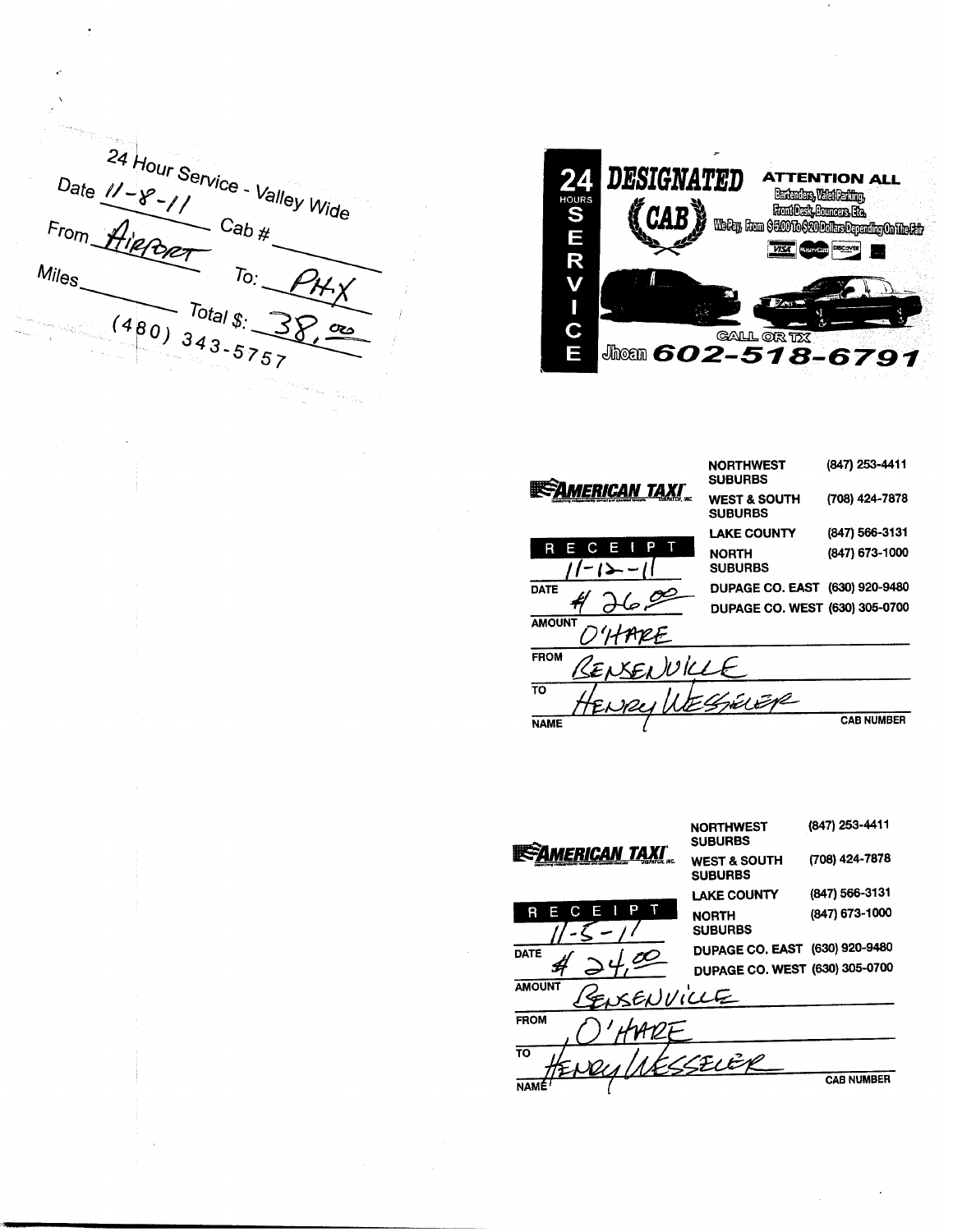24 Hour Service - Valley Wide Date  $11 - 8 - 11$ <br>From Hiercer Cab#  $F_{r o m}$  $Mil<sub>es</sub>$  $T_0$ .  $(480)$  343-5757 Total  $\mathfrak{g}$ :



| <i><b>IERICAN TAXI</b></i> | <b>NORTHWEST</b><br><b>SUBURBS</b>        | (847) 253-4411    |  |  |
|----------------------------|-------------------------------------------|-------------------|--|--|
|                            | <b>WEST &amp; SOUTH</b><br><b>SUBURBS</b> | (708) 424-7878    |  |  |
|                            | <b>LAKE COUNTY</b>                        | (847) 566-3131    |  |  |
| в<br>E                     | <b>NORTH</b><br><b>SUBURBS</b>            | (847) 673-1000    |  |  |
| <b>DATE</b>                | DUPAGE CO. EAST (630) 920-9480            |                   |  |  |
|                            | DUPAGE CO. WEST (630) 305-0700            |                   |  |  |
| <b>AMOUNT</b>              |                                           |                   |  |  |
| <b>FROM</b><br>ı Will      |                                           |                   |  |  |
| <b>TO</b><br>N2L           | THE PIPE                                  |                   |  |  |
| <b>NAME</b>                |                                           | <b>CAB NUMBER</b> |  |  |

(847) 253-4411 **NORTHWEST SUBURBS INSTAMERICAN TAXI** (708) 424-7878 **WEST & SOUTH SUBURBS** (847) 566-3131 **LAKE COUNTY** R E  $\Gamma$ п (847) 673-1000 **NORTH SUBURBS DUPAGE CO. EAST (630) 920-9480 DATE** DUPAGE CO. WEST (630) 305-0700 L **AMOUNT** بيمك **FROM**  $\overline{\mathrm{10}}$ <u>LEVEK</u> **CAB NUMBER NAME**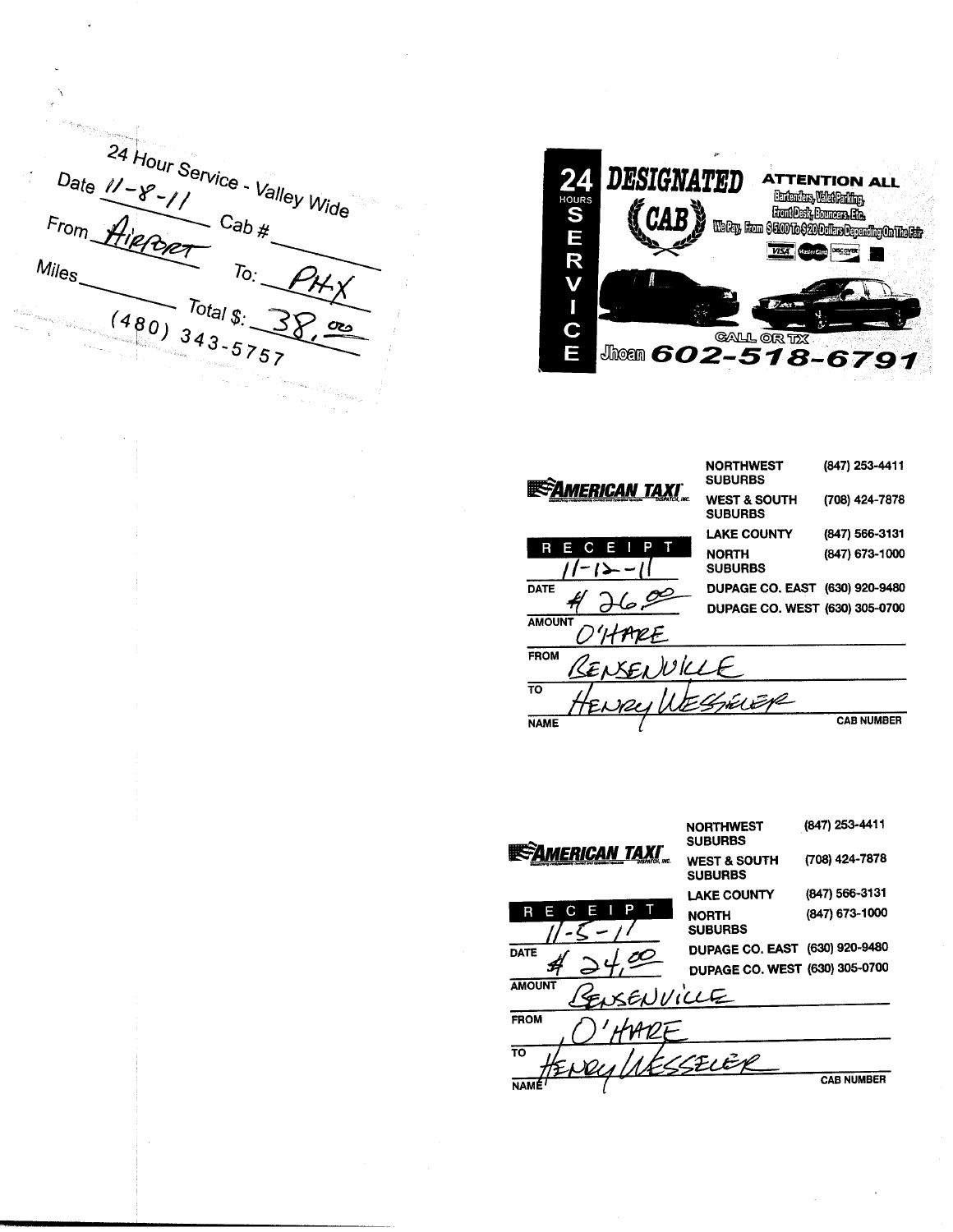$\langle \hat{A} \hat{A} \rangle$  $\bar{z}$ 

 $\ddot{\phantom{0}}$ 

| continental.com   .united.com                          |                                     |                                                                                                                                                                                                                                                                       |                                     |                                                                                                                                     |                                          | About our new logo                                       |
|--------------------------------------------------------|-------------------------------------|-----------------------------------------------------------------------------------------------------------------------------------------------------------------------------------------------------------------------------------------------------------------------|-------------------------------------|-------------------------------------------------------------------------------------------------------------------------------------|------------------------------------------|----------------------------------------------------------|
| UNITED &                                               |                                     |                                                                                                                                                                                                                                                                       |                                     |                                                                                                                                     |                                          |                                                          |
|                                                        |                                     | $\label{eq:zeta} \left\{ \begin{array}{ll} \displaystyle \mu(\mathfrak{D}^{\mathfrak{m}}_{\mathfrak{p}}(\mathfrak{p},\mathbb{C})) & \text{for } \mathfrak{p}(\mathfrak{p},\mathfrak{p},\mathbb{C}) \leq \mathfrak{q}(\mathfrak{p},\mathfrak{p}') \end{array} \right.$ |                                     |                                                                                                                                     | My profile                               | Worldwide sites   Customer service                       |
| Your trip has been purchased. Thank you!               |                                     |                                                                                                                                                                                                                                                                       |                                     |                                                                                                                                     |                                          | Hello, Henry   Log out                                   |
|                                                        |                                     |                                                                                                                                                                                                                                                                       |                                     |                                                                                                                                     |                                          | Member - 63,749 miles<br>Use miles   View my itineraries |
| Search                                                 | Review                              | Purchase                                                                                                                                                                                                                                                              |                                     |                                                                                                                                     |                                          |                                                          |
|                                                        |                                     | Your credit card has been updated to profile successfully.<br>Thank you for choosing United! Your ticket(s) have been issued as an E-Ticket                                                                                                                           |                                     |                                                                                                                                     |                                          |                                                          |
| You will receive a confirmation email in a few minutes |                                     |                                                                                                                                                                                                                                                                       |                                     |                                                                                                                                     |                                          |                                                          |
| $\ell + \vec{k}$                                       |                                     |                                                                                                                                                                                                                                                                       |                                     |                                                                                                                                     |                                          |                                                          |
| United<br>Confirmation # ZLQ5DU<br>$\sim$              |                                     |                                                                                                                                                                                                                                                                       |                                     |                                                                                                                                     | > Print Confirmation<br>> View itinerary |                                                          |
| <b>Pilipie info</b>                                    |                                     |                                                                                                                                                                                                                                                                       |                                     |                                                                                                                                     | > EasyCheck-in Onlin<br>> View e-receipt |                                                          |
| Chicago. IL (ORD)                                      |                                     |                                                                                                                                                                                                                                                                       |                                     |                                                                                                                                     |                                          |                                                          |
| Flight                                                 | Phoenix, AZ (PHX)<br>Depart         |                                                                                                                                                                                                                                                                       |                                     |                                                                                                                                     |                                          |                                                          |
| <sup>27</sup> United 0725                              | ORD 10:07 AM<br>Sat. Top 5, (1011). | Arrive                                                                                                                                                                                                                                                                | PHX 11:48 AM<br>$0.11$ los $6.2011$ | Cabin<br>Economy (W)                                                                                                                | Seats<br>26D, 26C                        |                                                          |
|                                                        |                                     |                                                                                                                                                                                                                                                                       |                                     | Equipment: 319.   Duration: 3h 41m   Non-stop   Fare code: WE143KS<br>Traveled miles: 1440   Award miles: 1,440   Food for Purchase | Download to calendar                     |                                                          |
| Phoenix, AZ (PHX)                                      | Chicago, IL (ORD)                   |                                                                                                                                                                                                                                                                       |                                     |                                                                                                                                     |                                          |                                                          |
| Flight                                                 | Depart                              | Arrive                                                                                                                                                                                                                                                                |                                     | Cabin                                                                                                                               | Seats                                    |                                                          |
| <b>W</b> United 0556                                   | PHX 01:45 PM<br>Sat, Nov 12, 2011   |                                                                                                                                                                                                                                                                       | ORD 06:05 PM<br>Sal. Nov 12, 2011   | Economy (S)                                                                                                                         | 27D, 27C                                 |                                                          |
|                                                        |                                     |                                                                                                                                                                                                                                                                       |                                     | Equipment: 320   Duration: 3h 20m   Non-stop   Fare code: SA10CS<br>Traveled miles: 1440   Award miles: 1,440   Food for Purchase   | Download to calendar                     |                                                          |
|                                                        |                                     | We have revised some of our first and second checked bag fees for international travel. For the latest<br>checked baggage policies. please review all relevant baggage pages before you travel.                                                                       |                                     |                                                                                                                                     |                                          |                                                          |
| Check-in information                                   |                                     | - Please note that valid, government-issued photo identification must be presented at the airport.                                                                                                                                                                    |                                     |                                                                                                                                     |                                          |                                                          |
|                                                        |                                     | The credit card used for this purchase must be available at check-in.                                                                                                                                                                                                 |                                     |                                                                                                                                     |                                          |                                                          |
|                                                        |                                     |                                                                                                                                                                                                                                                                       |                                     |                                                                                                                                     |                                          |                                                          |
| <sup>C</sup> are summary                               |                                     |                                                                                                                                                                                                                                                                       |                                     |                                                                                                                                     | Price breakdown                          |                                                          |
| Name                                                   | Frequent flyer                      | Ticket                                                                                                                                                                                                                                                                | Fare(s)                             | Additional<br>taxes and fees                                                                                                        | Fare subtotal<br>(s)                     |                                                          |
| <b>HENRY</b><br>witegni po                             | 01077494002                         | 0162129874992                                                                                                                                                                                                                                                         | 233.28 USD                          | 21.40 USD                                                                                                                           | 254.68 USD                               |                                                          |
|                                                        |                                     |                                                                                                                                                                                                                                                                       |                                     |                                                                                                                                     |                                          |                                                          |
|                                                        |                                     |                                                                                                                                                                                                                                                                       |                                     |                                                                                                                                     |                                          |                                                          |
|                                                        |                                     |                                                                                                                                                                                                                                                                       |                                     |                                                                                                                                     |                                          |                                                          |
|                                                        |                                     |                                                                                                                                                                                                                                                                       |                                     |                                                                                                                                     |                                          |                                                          |
|                                                        |                                     |                                                                                                                                                                                                                                                                       |                                     |                                                                                                                                     |                                          |                                                          |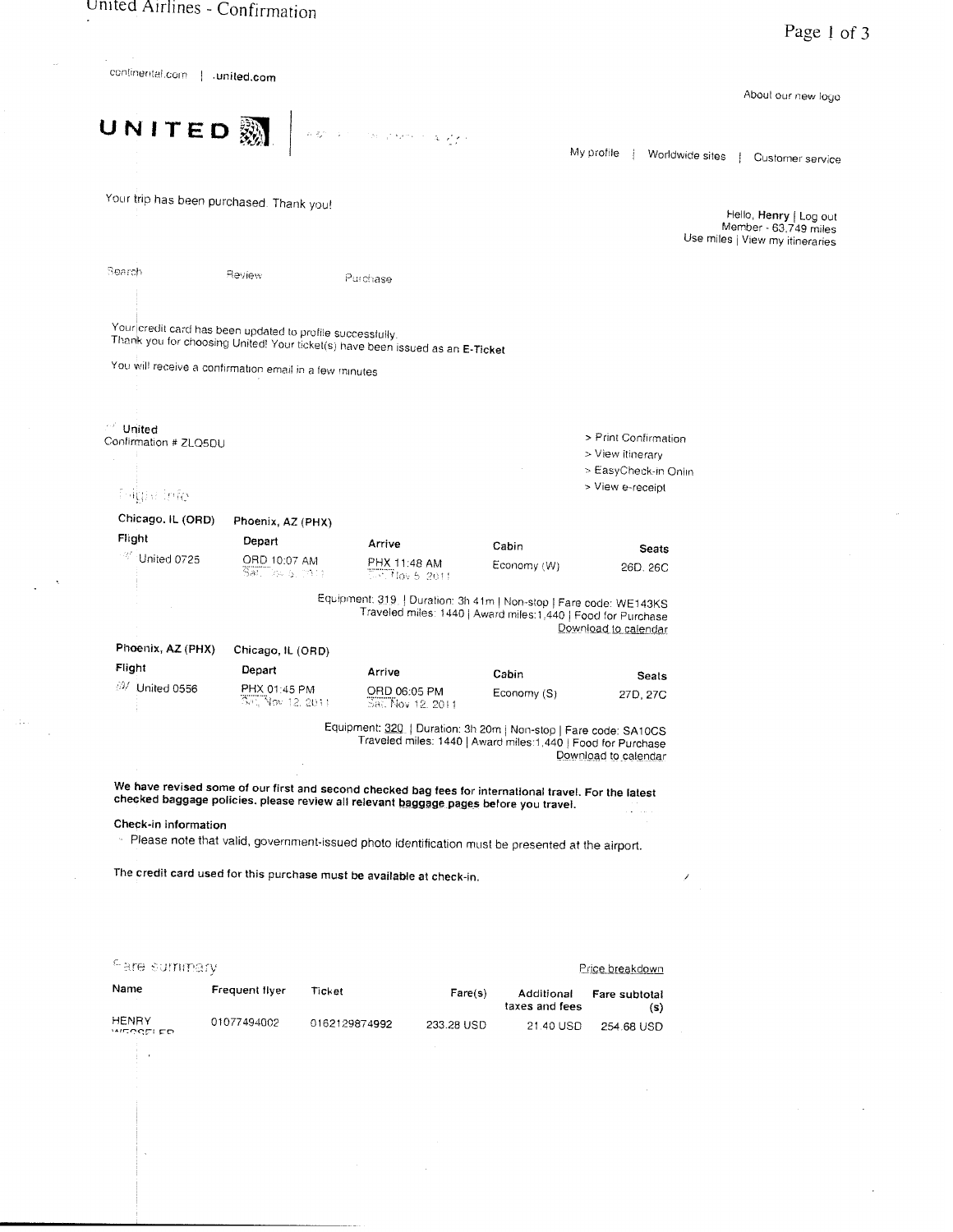SHERATON PHOENIX DOWNTOWN HOTEL 340 North 3rd Street<br>Phoenix, AZ 85004 US

 $t - 6022622500$ <br> $t - 6022622501$ 

GUEST CLIENT

Henry Wessler

FOLIO 358598

 $08 - NOV - 11$ 



|                 |                                                                                                                                                                       |                              |                                  | TRAVEL AGENT / CHARGE TO |                   |                                |
|-----------------|-----------------------------------------------------------------------------------------------------------------------------------------------------------------------|------------------------------|----------------------------------|--------------------------|-------------------|--------------------------------|
|                 |                                                                                                                                                                       | ROOM                         | 1719                             |                          |                   |                                |
|                 | Henry Wessler                                                                                                                                                         | RATE                         |                                  |                          |                   |                                |
|                 |                                                                                                                                                                       | # PERS.                      | 210.00                           |                          |                   |                                |
|                 |                                                                                                                                                                       |                              | l                                |                          |                   |                                |
| , $AZ$          |                                                                                                                                                                       | FOLIO-                       | 358598                           | A                        |                   |                                |
|                 |                                                                                                                                                                       | PAGE                         | $\mathbf{1}$                     |                          |                   |                                |
|                 |                                                                                                                                                                       | <b>ARRIVE</b>                | $08 - NOV - 11$                  |                          |                   |                                |
|                 |                                                                                                                                                                       | DEPART                       |                                  | 21:22                    |                   |                                |
| <b>NLK01A</b>   |                                                                                                                                                                       | PAYMENT                      | $11 - NOV - 11$                  |                          |                   |                                |
| DATE            | <b>REFERENCE</b>                                                                                                                                                      |                              | MC                               |                          |                   |                                |
|                 |                                                                                                                                                                       | DESCRIPTION                  |                                  |                          | CHARGES / CREDITS |                                |
| $08 - NOV - 11$ | <b>RT1719</b>                                                                                                                                                         |                              |                                  |                          |                   |                                |
| $08 - NOV - 11$ | RT1719                                                                                                                                                                | Room Charge                  |                                  |                          |                   |                                |
| $08 - NOV - 11$ | RT1719                                                                                                                                                                | County Tax                   |                                  |                          |                   | 210.00                         |
| $09 - NOV - 11$ | RT1719                                                                                                                                                                | City/Local Tax               |                                  |                          |                   | 17.37                          |
| $09 - NOV - 11$ | RT1719                                                                                                                                                                | Room Charge                  |                                  |                          |                   | 10.50                          |
| $09 - NOV - 11$ |                                                                                                                                                                       | County Tax                   |                                  |                          |                   | 210.00                         |
| $10 - NOV - 11$ | RT1719                                                                                                                                                                | City/Local Tax               |                                  |                          |                   | 17.37                          |
|                 | <b>RT1719</b>                                                                                                                                                         | Room Charge                  |                                  |                          |                   | 10.50                          |
| $10 - NOV - 11$ | RT1719                                                                                                                                                                | County Tax                   |                                  |                          |                   | 210.00                         |
| $10 - NOV - 11$ | RT1719                                                                                                                                                                | City/Local Tax               |                                  |                          |                   | 17.37                          |
| $10 - NOV - 11$ | S030                                                                                                                                                                  |                              |                                  |                          |                   | 10.50                          |
| $10 - NOV - 11$ | S030                                                                                                                                                                  | In Room Movie<br>Tax Other   |                                  |                          |                   | ووجف                           |
| $11-NOV-11$     | WATER                                                                                                                                                                 | Bottled Water                |                                  |                          |                   | 0.46                           |
| $11 - NOV - 11$ | LATE CKOUT                                                                                                                                                            |                              |                                  |                          |                   | 1.00                           |
| $11 - NOV - 11$ | LATE CKOUT                                                                                                                                                            | Late Checkout Fee            |                                  |                          |                   | <del>75.00-</del>              |
| $11 - NOV - 11$ | LATE CKOUT                                                                                                                                                            | County Tax<br>City/Local Tax |                                  |                          |                   |                                |
| $11 - NOV - 11$ | МC                                                                                                                                                                    |                              |                                  |                          |                   | <del>-6.20 -</del>             |
|                 |                                                                                                                                                                       | MasterCard/Euro              |                                  |                          |                   | 73.75                          |
|                 |                                                                                                                                                                       |                              |                                  |                          |                   | $805.01 -$                     |
|                 |                                                                                                                                                                       | Balance Due                  |                                  |                          | 0.00              |                                |
|                 |                                                                                                                                                                       |                              | ** continued on the next page ** |                          |                   | . 4. 99                        |
|                 |                                                                                                                                                                       |                              |                                  |                          |                   |                                |
|                 |                                                                                                                                                                       |                              |                                  |                          |                   | $-75.00$<br>$-6.20$<br>$-3.75$ |
|                 |                                                                                                                                                                       |                              |                                  |                          |                   |                                |
|                 |                                                                                                                                                                       |                              |                                  |                          |                   |                                |
|                 |                                                                                                                                                                       |                              |                                  |                          |                   |                                |
|                 |                                                                                                                                                                       |                              |                                  |                          |                   |                                |
|                 |                                                                                                                                                                       |                              |                                  |                          |                   |                                |
|                 |                                                                                                                                                                       |                              |                                  |                          |                   |                                |
|                 |                                                                                                                                                                       |                              |                                  |                          |                   | K115.07                        |
|                 |                                                                                                                                                                       |                              |                                  |                          |                   |                                |
|                 |                                                                                                                                                                       |                              |                                  |                          |                   |                                |
|                 |                                                                                                                                                                       |                              |                                  |                          |                   |                                |
|                 |                                                                                                                                                                       |                              |                                  |                          |                   |                                |
|                 |                                                                                                                                                                       |                              |                                  |                          |                   |                                |
|                 |                                                                                                                                                                       |                              |                                  |                          |                   |                                |
|                 |                                                                                                                                                                       |                              |                                  |                          |                   |                                |
|                 | SIGNATURE suggest the remain personally lable for the payment of this account if the corporation or other throupouty billed tails to pay part or all of these charges |                              |                                  |                          |                   |                                |
|                 |                                                                                                                                                                       |                              |                                  |                          |                   |                                |
|                 |                                                                                                                                                                       |                              |                                  |                          |                   |                                |
|                 |                                                                                                                                                                       |                              |                                  |                          |                   |                                |

ROOM

1719

DEPART

AGENT